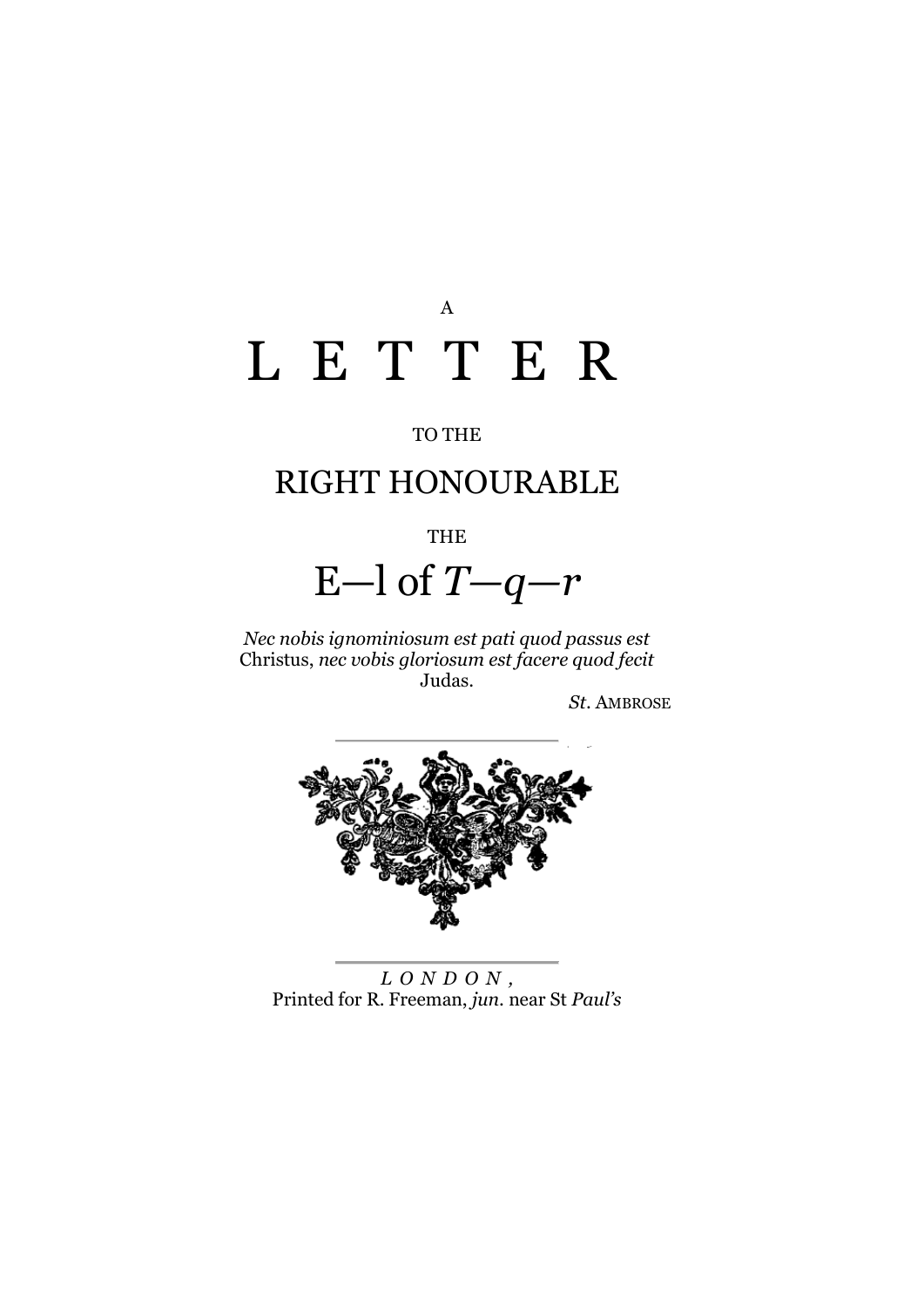## ADVERTISEMENT

HE Reader is desired to observe, that THE Reader is desired to observe, that<br>the following Sheets were intended to have been publish'd many Months ago, but for particular Reasons was delayed by the Person to, whose Care the printing was committed.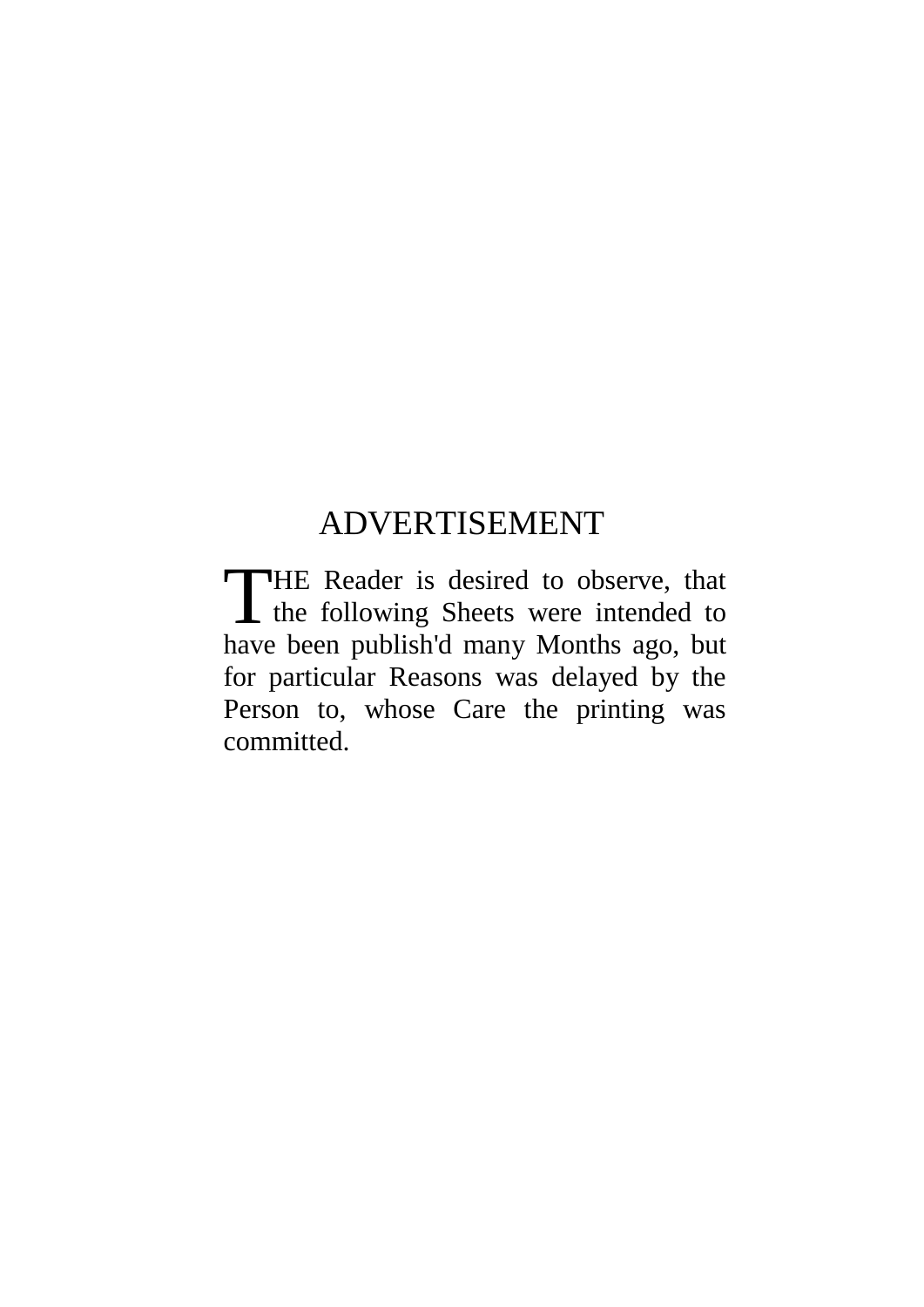### A L E T T E R TO THE RIGHT HONOURABLE **THE** E—l of  $T-q-r$ <sup>1</sup> *My L—d,*

T is now several Months since I esteemed it a Duty incumbent upon every Wellwisher to the present happy, T is now several Months since I esteemed it a Duty<br>incumbent upon every Wellwisher to the present happy,<br>Establishment, not only to thank your L-d-p for your<br>Assiduity to present the Royal Family upon the Throne but Assiduity to preserve the Royal Family upon the Throne, but to congratulate You on your Zeal, being brought to light, in a Manner you as little expected, as desired. These, my L—d, are the hidden Ways of Providence, to prevent the Blushes of the Man of Merit, ever averse to publish his own Praise. Tho' this is a Task for which I am very unequal; yet as I should be extremely sorry, did the friends of the Government neglect to return you Thanks in the most publick Manner, my imagining this to be a proper Time, (lest the Hurry of Business in the Beginning of a Session should prevent an abler Pen,) I have presumed in Name of all the Loyalists in *E—g--d,* to declare the grateful Sense they have of your Services; and to rejoice with you upon your Triumphant Delivery, from the many unjust Aspersions thrown out against you as a *Jacobite.* As the Conduct of so great a Man can, and sometimes only ought to be known but to a Few, and there either Men in Power or Men of Letters, it may be imagin'd, that some general Hints of the principal Facts, together with an open Declaration of ·the Person's Merit, would be deem'd sufficient; nevertheless, I hope the World will agree with me in Opinion, that such a Return wou'd be too much bounded in the present Case, and far short of the very singular, unprecedented Services you have render'd the Nation, as well as unjust to Posterity, whom we are bound to instruct by laying before their Eyes, Examples of great Men of all Denominations, but more especially of your L—d--p, who has lately shown yourself so consummate a Politician, as perhaps no Age hitherto has, or in Time coming produce.

For these and many other Reasons, the Publick would esteem me unexcusable if I did not endeavour to exhibit your

1

<sup>&</sup>lt;sup>1</sup> [C. Stuart, reflecting upon his conduct during the rebellion of 1745]. Charles Stuart (5th earl of Traquair.)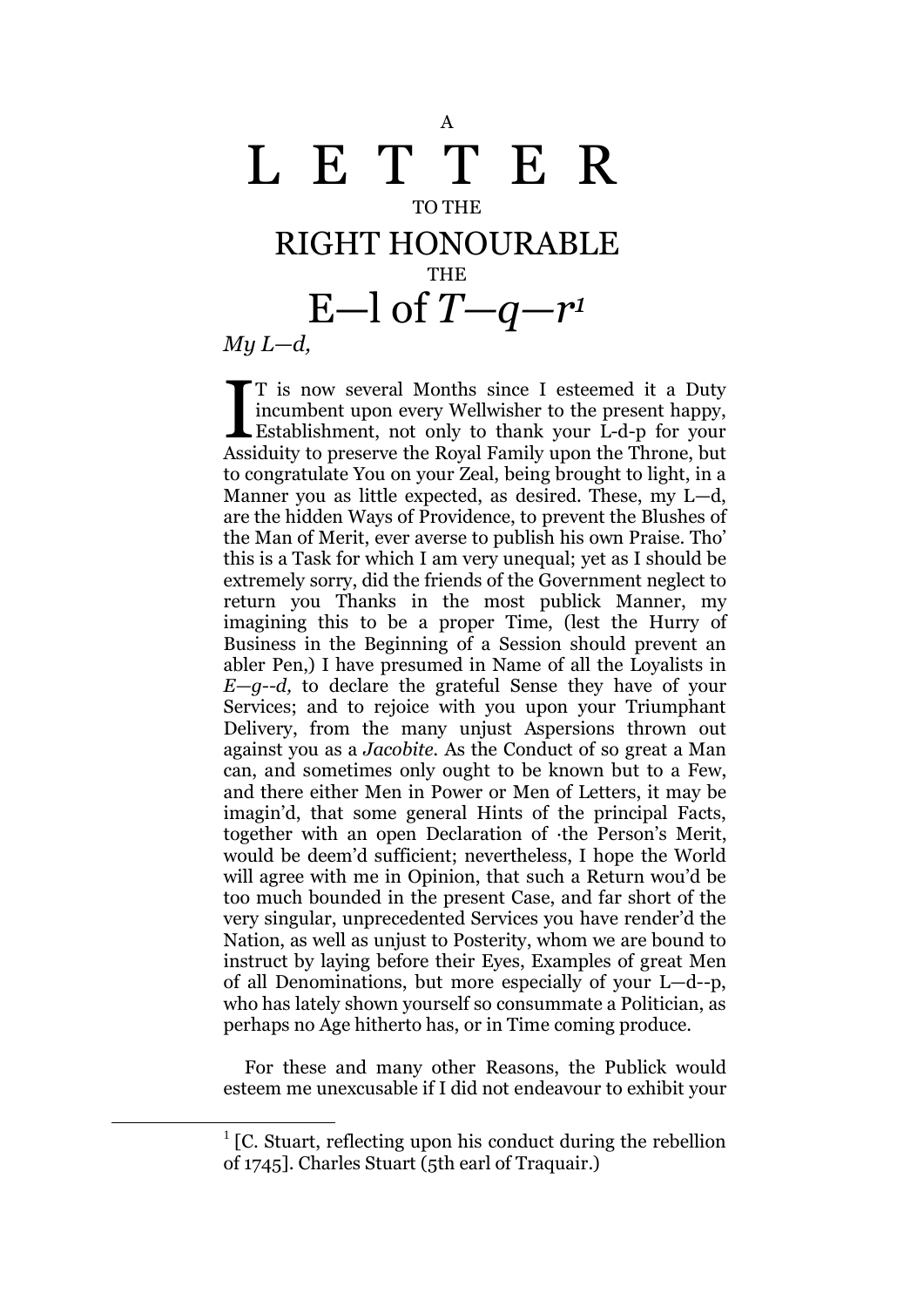L—d—p's several Transactions (so far as is come to my Knowledge) in an Affair that has engrossed so much of the general Conversation, as having spared no Pains to inform myself, of what I judg'd necessary. Before I go any further, it may not here be amiss to observe, the Method I propose in the Detail of your intricate Proceedings, as the only Means, whereby, in my Opinion, it will be possible to make them understood. This my L--d is a Thing at present thought impossible; as they seem, from what is hitherto known, intirely inconsistent with the Rules commonly laid down, in regard to Party Principle, but by the following Method I don't despair of convincing the World that their Doubts (for their Conjectures come pretty nigh the Truth) are owing not to any Inconsistency in your L—d--p's Actions. I shall therefore begin by observing your Conduct from your Departure from *S—tl--d* the Winter preceeding the late Rebellion; Secondly, During the Time the Rebels continued in Arms, till your Commitment to the *T----r*: Thirdly, The Surprize your Confinement occasioned till your Examination at the *C-kp-t 2* in the Month of ----; with the Conjectures made upon that Incident; and Fourthly, Will Attempt to show how fortunate a Choice your Country-Men made, when they pitch'd upon You, as Emissary to transact their Affairs with their Neighbours of *E—g—d,* who they weakly imagined to be of their own Way of thinking, From all which I make no Question, of representing your L—d—p in your proper Colours, and perpetuating your Memory to future Ages, with all the Lustre due to it.

If I remember well, it was in the Month of *January* 1744- 5, that you left *S—tl—d,* as you then gave out, to marry a Lady of Fortune, and indeed your Conduct ever since plainly proves, that this was the great, if not the only View: The Address with which you imposed upon your deluded Country-Men being admirable. I think I hear you harrangue them with the greatest Air of Sincerity thus. "Gentlemen, The Honour you have now conferred upon me in sending me to *E--g*--*d* to transact your Affairs there, and these too of such unspeakable Consequence to your future Welfare, and upon which the Happiness or Ruin of your Families depends, is of so extraordinary a Natures that I am unable to make suitable acknowledgments for it; but I hope my Zeal for, and Attachment to the *glorious Cause* I have ever studied to promote, together with my unfeigned Regard for your wellbeing, which I prefer infinitely to my own private Interest and Happiness, will enable me to execute the great Trust you have reposed in me, with Fidelity and Success; and allow me, Gentlemen, to show you, how Providence seems to favour

1

<sup>&</sup>lt;sup>2</sup> The *[Cockpit](http://www.londonancestor.com/maps/whitehall-palace.htm)* was in the palace at Whitehall and was used by the Duke of Newcastle, Secretary of State, for examinations.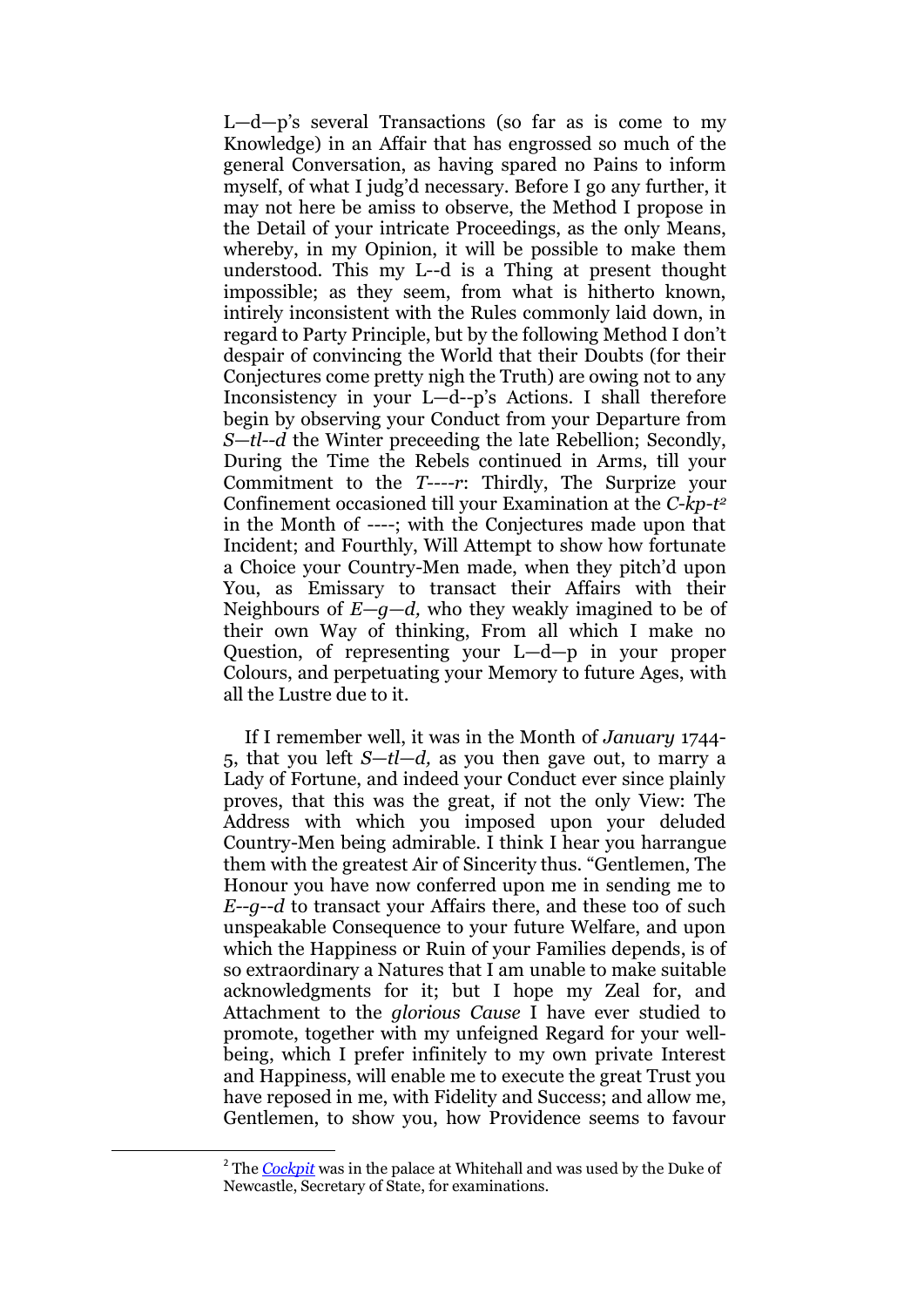this Undertaking, by affording me the most plausible Pretext to be seemingly busy, which all who know me are satisfied I am extreamly fond of. The Report of my intended Marriage falls out most Opportunely, and I shall not fail to improve it? For let what will happen, the *M—st--y* can have no Suspicion of me; It is true I am a *P---st* but why may I not pass for one whose Principles are as selfish as those in *E—g—d?* 'Tis well known that they prefer personal Security, with the undisturb'd Exercise of their Religion, which they now enjoy almost as fully as any of the Dissenters, to all other Considerations. They are so far from having any Inclination to molest the present Government, that they would rather use Means to support it, than run the smallest Risk of having their Privileges abridged: Which would infallibly be the Case, should the Attempt prove fruitless. I have known many of them alledge that it was much more consistent with the Interest of their Holy Religion, to have the present Family upon the Throne, than the House of *Stewart*; for say they, did the latter get into Possession either by Force, or upon Conditions, Things must go badly for us; if by Force, the People will never sit quiet, till they have the strongest Securities granted to the Established Church, and probably as the most: effectual Means, have the Penal Laws put in Execution against *Catholicks*; if in the other Way, it is obvious that the Limitations will, be of such a Nature, as must prove very prejudicial to us. This, Gentlemen, is the Manner in which those amongst them of a distinguished Rank argue; and I am sorry to have too good Reason to believe, that these are their real Sentiments; but let it be so, tho' I may not be able to persuade them into a contrary Opinion, yet I won't fail to make it serve my Turn, for by conversing with them, I may in all Probability pass in the Eyes of the *M—st--y* for one of that Kidney, to you alone my Reasons and Intentions are known: But let whatever Jealousies arise, I am still in Possession of my Principal Excuse, *Matrimony;* and thereby shall be able to repel all Suspicions that may occur. Now, Gentlemen, at the same Time that I am endeavouring to persuade you of my undisguised Zeal for your Interests, and the Prospect I have from the above Reasons, of being able to serve you to Purpose, allow me to conjure yon, to go on in your laudable Scheme with Courage and Vigour, don't be in the least dispirited with the seeming Difficulties that occur, for without Danger no great Action can be accomplished, and how vast the Pleasure when these Dangers are over. I hope it will be needless for me to say much to persuade you to so noble an Enterprize; you are satisfied with the Justice of your Cause, of the Honour that must redound to you from the Undertaking, and I know your Breasts burn with the same generous Fire, that has so often incited your Ancestors to far more hazardous Deeds: For my own Part, I am determined,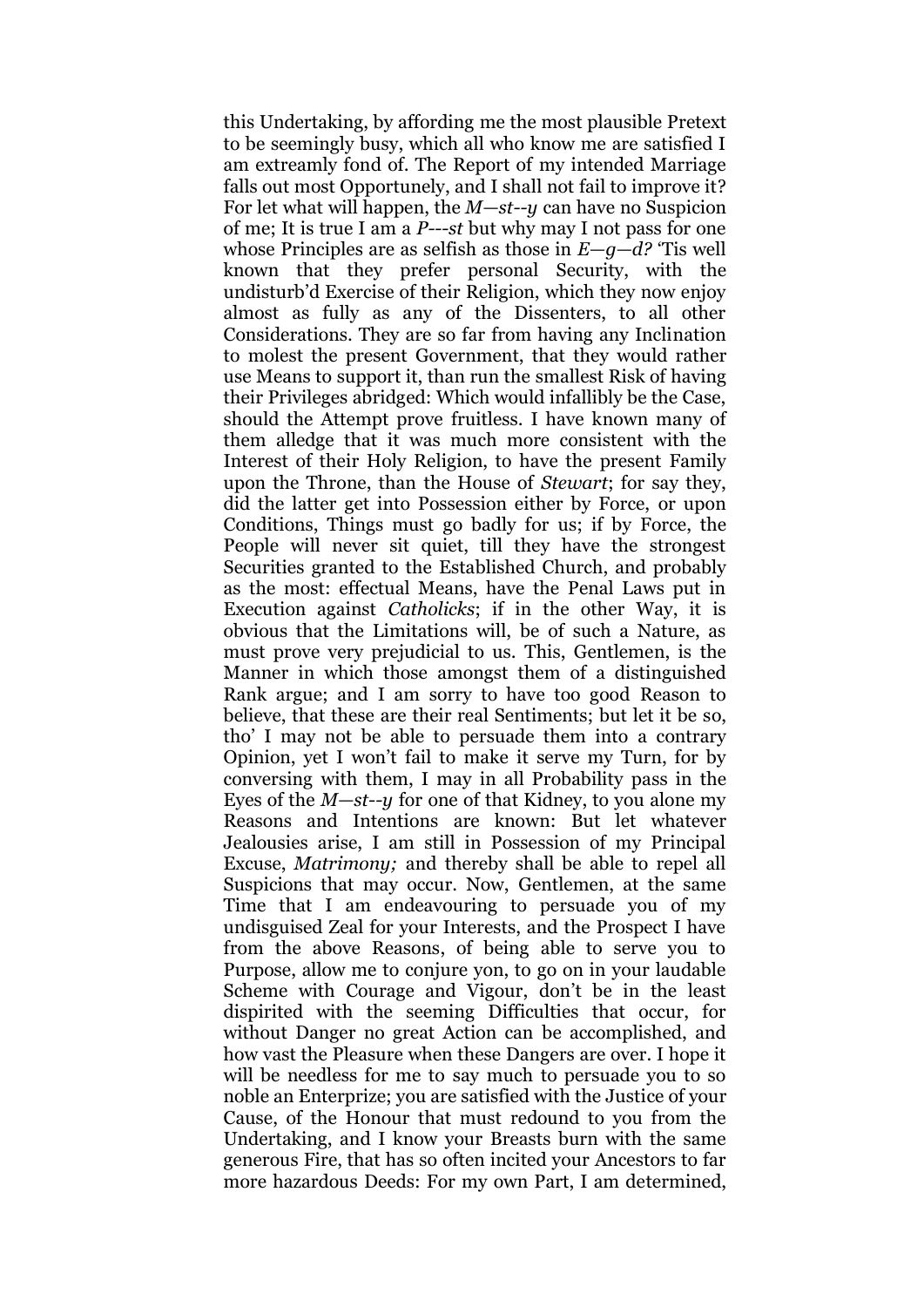that no Dangers, no Hardships whatever, shall tempt me to deviate from the Principles and Actions of my Forefathers; and am happy above all Things in this to flatter myself, that you don't harbour the least Doubt of my performing my solemn Engagements."

It is not difficult to form a Judgment of the Effect that such a Declaration would have upon the Minds of Men drench'd in the fond Thoughts of setting their beloved Master upon the T----. The solemn Gravity with which your L—d—p would deliver it, the imposing Air of Sincerity, of which you are very much Master, when with People prejudiced in your Favour; your seeming Keenness to have them forward their darling Scheme, your solemn Engagements to act an open and bold Part, together with their delusive and ill-grounded Hopes, that you as sincerely intended, as you appeared by your Professions resolved, to propagate the Interest of the Party, filled them with the most pleasing Thoughts of Success, and drew a Veil over all the Difficulties that had, and still did present themselves.

This, my L—d, allow me to say, was a Master-Piece of Policy, for by this same Marriage you soothed your fond Friends, gaining their intire Confidence and Dependence; by this you blinded all, save a few, to whom you had a Mind to communicate your real Intentions, and above all, by the same Scheme, you wisely judged, that you should have it in your Power to save your own little *Valuable Person,* with seeming Credit to yourself, and thereby render your Services the more meritorious in the Eyes of the Government. This, my L—d, to me appears evident, and don't let me offend your Modesty, by forcing the Merit of it upon you; for I defy the most prejudiced and partial Person alive to interpret it in any other Shape, when they maturely consider your Procedure, after parting with your imaginary Friends: Imaginary I must call them, for sure you was so to them. Had you really been the turbulent *Jacobite,* your Countrymen imagin'd, you had certainly made all Haste possible to confer with such who could have been of Service here, being fully acquainted with the *Chevalier's* Intentions to invade these Dominions the Summer following: But to the contrary you most generously spent fifteen Days on the Journey up, on Pretence of paying your Devoirs to the Lady you intended the Honour of your Bed. This you thought would pass well enough with your Constituents, trusting to their Credulity, and having told them that you was to regulate all your Motions, as proceeding from your intended Marriage; and their intire Confidence in your sincere Inclinations to serve them, would not allow them to form the least Doubt of your Conduct, but passively acquiesce in your superior Judgment. As I am a Lover of Oddities both of Men and Things, I could not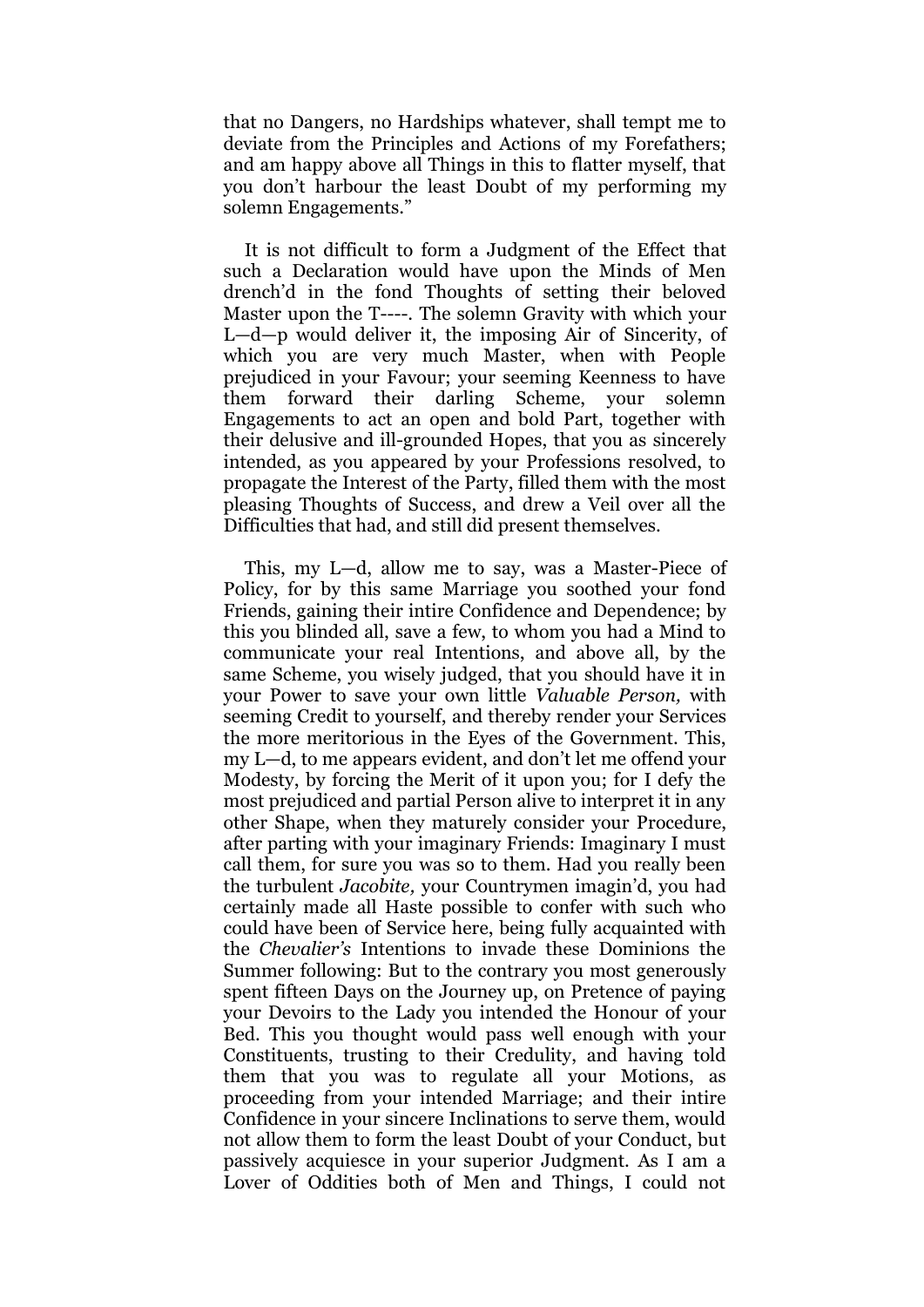forbear enquiring how these Constituents of yours relished this extraordinary Piece of Procedure, and if they did not take Umbrage at it, or seem'd suspicious and uneasy? They are People naturally warm, and if once fix'd upon a Thing, jealous of the least Delay; neither are they generally esteemed Fools, tho' the World don't look upon them as Oracles. Did not they seem surprised? Were they not anxious to hear the Success of this Journey? Were they not vexed to be so long at an Uncertainty? Did they not (for sure they had Reason) begin to suspect that his L—d--p was fooling them? In short I could find that they had been very much at a Loss, what Notion to form of your Behaviour, but from the mighty Promises made, and their own open Dealing, they did not imagine the least foul Play. From these and such like illfounded Maxims the deluded *S--ts,* not only kept up their Spirits, but forwarded the Interests of him they afterwards own'd for their Master, with unwearied Zeal, tho' without ever receiving the least satisfactory Piece of Intelligence from your L—d--p. No, my L--d, you was too wise to commit any Thing to Paper, but what might have been read by every Clerk in the Post-Office*;* and you knew the Value of Money too well to put yourself to the Charge of a special Messenger; tho' I believe I may safely venture to say, that there were People concerned, who, tho' not so able to afford it, would Willingly have reimburs'd you. But the main Difficulty did not lie here, you was honestly resolved to do nothing towards advancing what you called, and they vainly imagined, to be their Interest; you therefore judged right to say nothing, as the only Means whereby to make them put the most favourable Constructions upon your Conduct; and indeed, so far as I have been able to learn, it had the desired Effect with most of them. Some few, it is true, more quick-sighted than their Fellows, began to hint that there might be more than Circumspections in your Manner of Proceeding; yet even they were, ever charitable enough to conclude, by saying that tho' L--d *T—q*--r might be a little remiss in corresponding, he surely intended well, and was doing the utmost in his little Power. This they were partly persuaded of, from the Accounts given them by some who had the Fortune of seeing you here in Town, and who assured them that L--d *T*—*q*--r was very busy, seemed much taken up, and always in a Hurry; but lucky it was they little reflected, that that seeming Business sprung from nothing but a natural Inclination to run about without the least Intention to promote their Interest. Your L—d--p knew better, and spent your Time more to your own Honour and Advantage, and the Welfare of your Country; a Rout, a Drum-major, a Drum, a Priè, were the utmost of your Wishes, where the old-fashioned Politess you brought forty Years ago from the College at *Paris* made you condescend to risk a few of your darling Half-crowns *Whist.* Thus, my L--d, I have you solacing yourself at a Tea-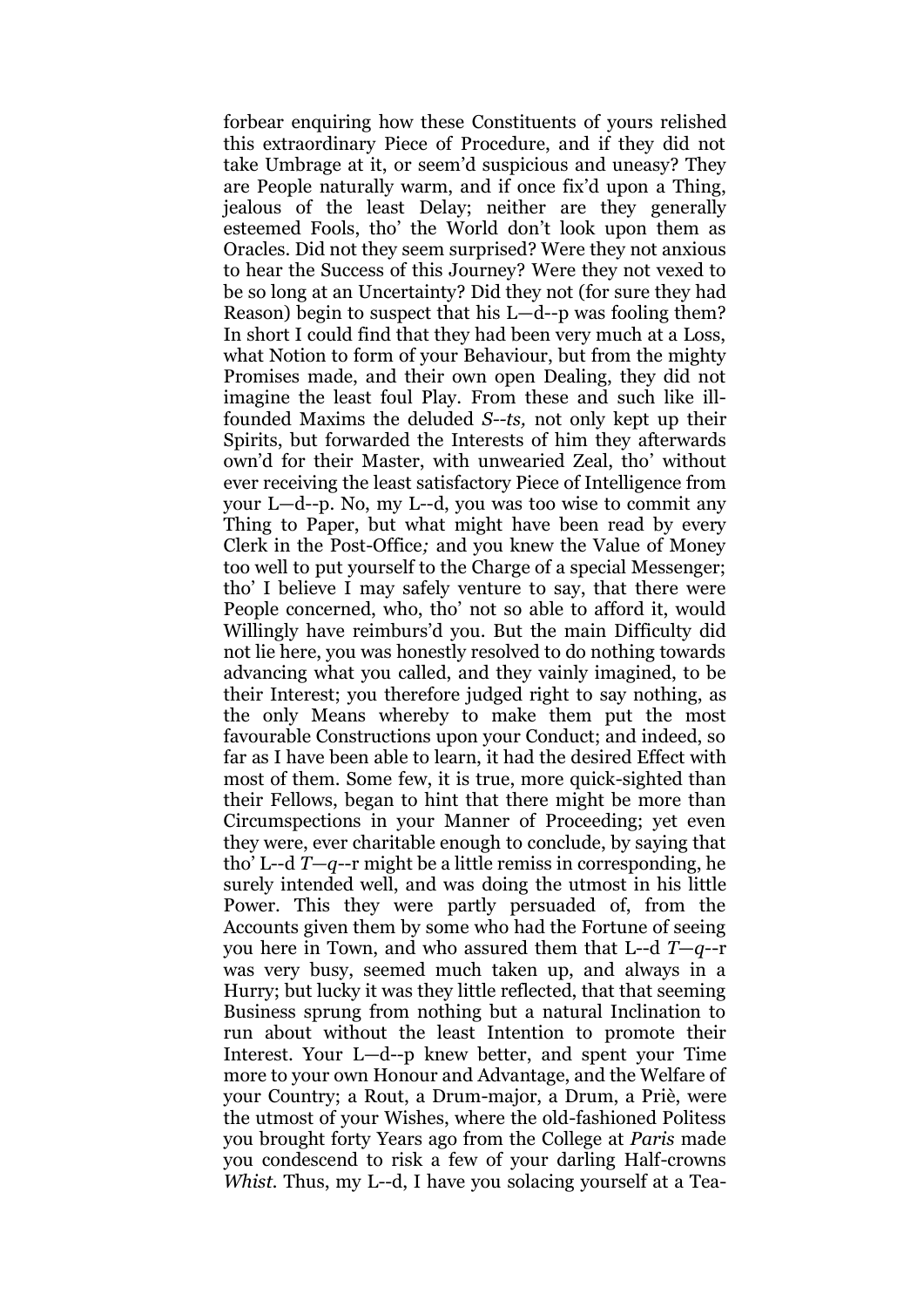Table, or disputing about a thirteenth Card, and regaling yourself with the malicious Ideas of the fruitless Expectations of your deceived Countrymen. There is one Particular which merits special Notice, nor can it be doubted, as it comes from the other Side of the Water, where People speak plain, being under no Restraint; and, falling naturally under this Period, will shew your L—d—p's Attachment to the Interest of the present happy Establishment in the strongest Light. It is there not only said, but positively averred for a Truth, that, upon your coming to Town, you was charged with a Packet to the young *Chevalier,*  containing the Sentiments of his Friends in *S—tl--d* upon his intended Expedition, with ample Persuasives against it, as the only proper Means whereby to prevent his coming, without a sufficient Force, and particular Instructions to your L—d--p how to forward it. How happy it was that this Packet was not sent, must be obvious to the meanest Capacity, and no Doubt you knew too well the Advantages that, had it been forwarded, must thereby have accru'd to the Party. Your L—d--p no doubt wisely reasoned thus. "How happy is it that these poor credulous People have acquainted me with the Contents, they all declare against his coming without a considerable Force; if this goes, he will certainly lay aside the Thoughts of it, and delay his Expedition to a more favourable Occasion; which will entirely overthrow my Scheme of totally ruining the Party; for if he comes, I know their Constitutions, they will be ashamed not to join him, in which Case they must infallibly be undone: Whereas on the contrary, the Receipt of it, will undoubtedly give the Party Time to strengthen themselves at home, and should he be able through this Delay to procure Assistance from abroad, God only knows what maybe the Event: Above all, should this Descent happen whilst I am in the Country, it will be a difficult Matter for me to evade joining him after such repeated Engagements, which may hazard both Life and Fortune; and should I refuse it, it would be an open Declaration either of Treachery or Cowardice, if not of both; in short, the safest Way is the best, and most effectual to gain my Ends: Go it shall not, and then in all Events I am secure. The Justness of your Reasoning Nobody can dispute, upon the Footing you put it, and why you did not comply with their Request requires no Explanation; but, as ill-natur'd People will ever be finding Fault, there are Numbers of *Jacobites* who cannot be satisfied with your having neglected to forward the Packet, when of such unspeakable Consequence to them, as effectually to have prevented the Ruin you wisely foresaw must ensue; but let me tell these Gentlemen, that Losers always complaine And their own Misfortunes induces them to find Fault with every Thing that does not succeed to their Wish: For my own Part, I am quite well satisfied, that you have unanswerable Reasons for your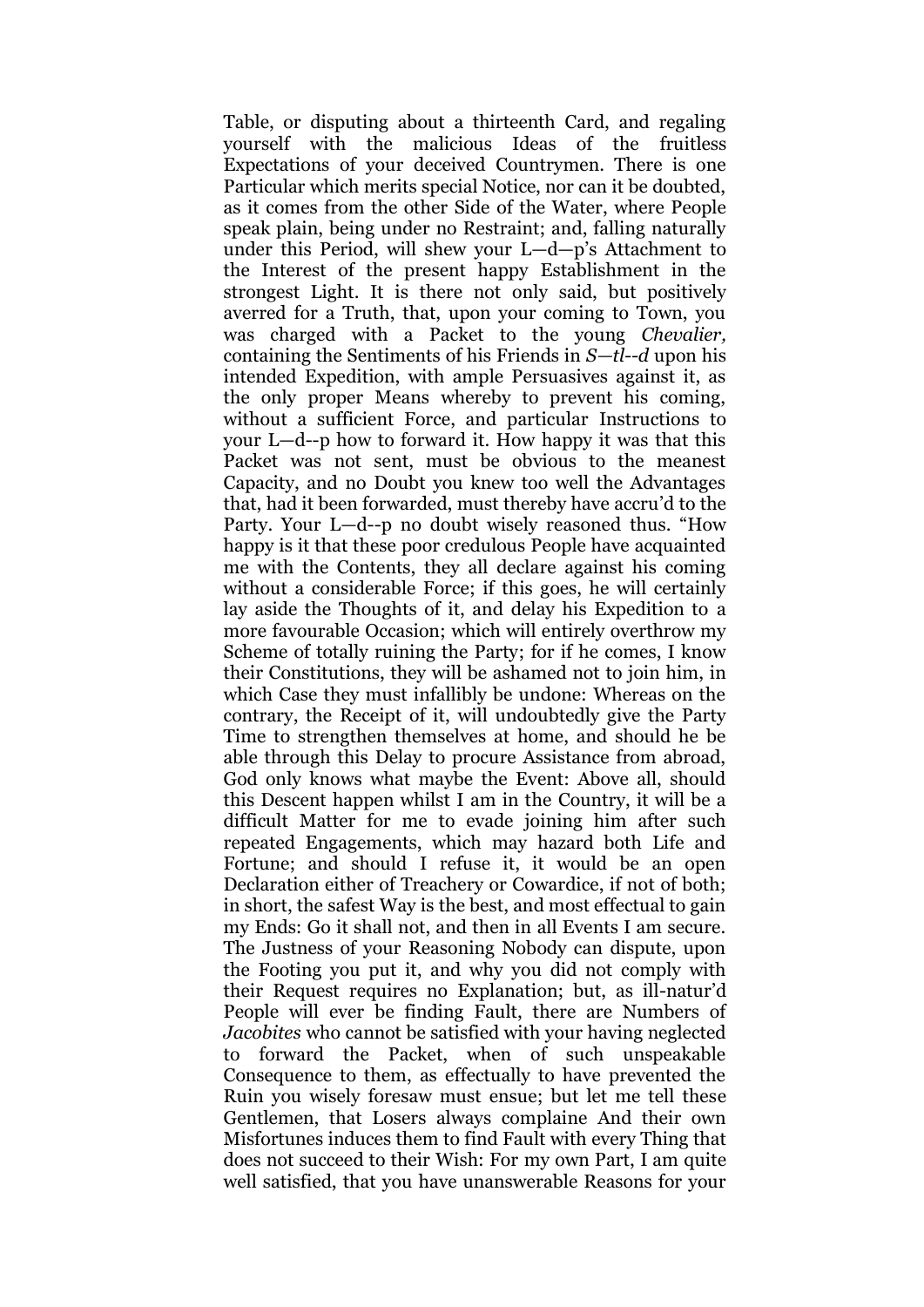Excuse, as you are, no doubt, desirous to have them believe that you acted the fair Part, and still continue to be as much their Friend as ever. Was it an easy Matter, say you, to convey a Packet of Letters from so populous a Place as *London,* where all Mens Eyes are open, and every one prying into the Actions of his Neighbour. No, nothing could be more Difficult or Dangerous.—— Was it to be supposed that I could find a Person in Town *Jacobite* enough, with whom to trust it? No, nor can you ever, Gentlemen, justly quarrel with me for that, the Behaviour of the Inhabitants, when you was in all your Glory, notwithstanding their vain Boastings upon other Occasions, vindicates me in that Particular. Would you have had me intrust it to the undoubted Fidelity of a Domestick by the Way of *Holland?* No, sure you never can have any such Idea, reflect upon the Difficulties, and then answer me, might not this same Servant of mine have broke his Neck on his Way to *Harwich?* Might he nor have been drowned in going aboard the *Packet-Boat,* or lost in his Passage? You would not have had me to risk him on board a crazy Merchant-Man to *Rotterdam,* where had he even got safe a Shore, he might have died of an *apoplexy* before he reached the Post-House, or to whatever other Place order'd: How then could I have answer'd for the Loss of the Letters? But Gentlemen, allow me to say this is not all, there was then no Pasports necessary, every one had free Access to and from *Holland,* where then could have been the Merit on my Part? To find Difficulties when they stare us in the Face is in every Man's Power, but to find and plainly prove them (as I hope I have now done) where they are neither visible, nor do in Fact exist, is the Province of Men of Parts, and those conversant in the polite Study of Trifling. I dare say none of you will be so bold, as to allow yourselves to think, that it was consistent with the Dignity of my Character to carry them myself; the Risk my Servant would have run, you are already aware of, which none of you could be so hard-hearted as to have wished me to have encounter'd with: Your Regard for me was too great, and besides, I had no Pretext to marry a *Dutch*  Woman, no such Thing ever having been so much as hinted at. These Gentlemen, are such powerful Reasons, as I am sure no Man in, his Right Wits can gainsay, and you must be conscious to yourselves, that I abundantly proved my Care and Caution, by the Step I took in returning the Treasure to you, after having had it in my Custody for some Months, by the La—d of *M'*—l—*d* known to be a Person of the greatest Merit in private Life, and one who exerted himself at the Hazard of his Life, in Conformity to the most solemn Oaths, with that Honour and Probity he was ever fam'd for, and which has since, in a very remarkable Manner, most deservedly gained him the Regard and Esteem of all honest Men. These Arguments,, my L--d, are to me undeniable, so nervous, consistent and clear, that it is Matter of Wonder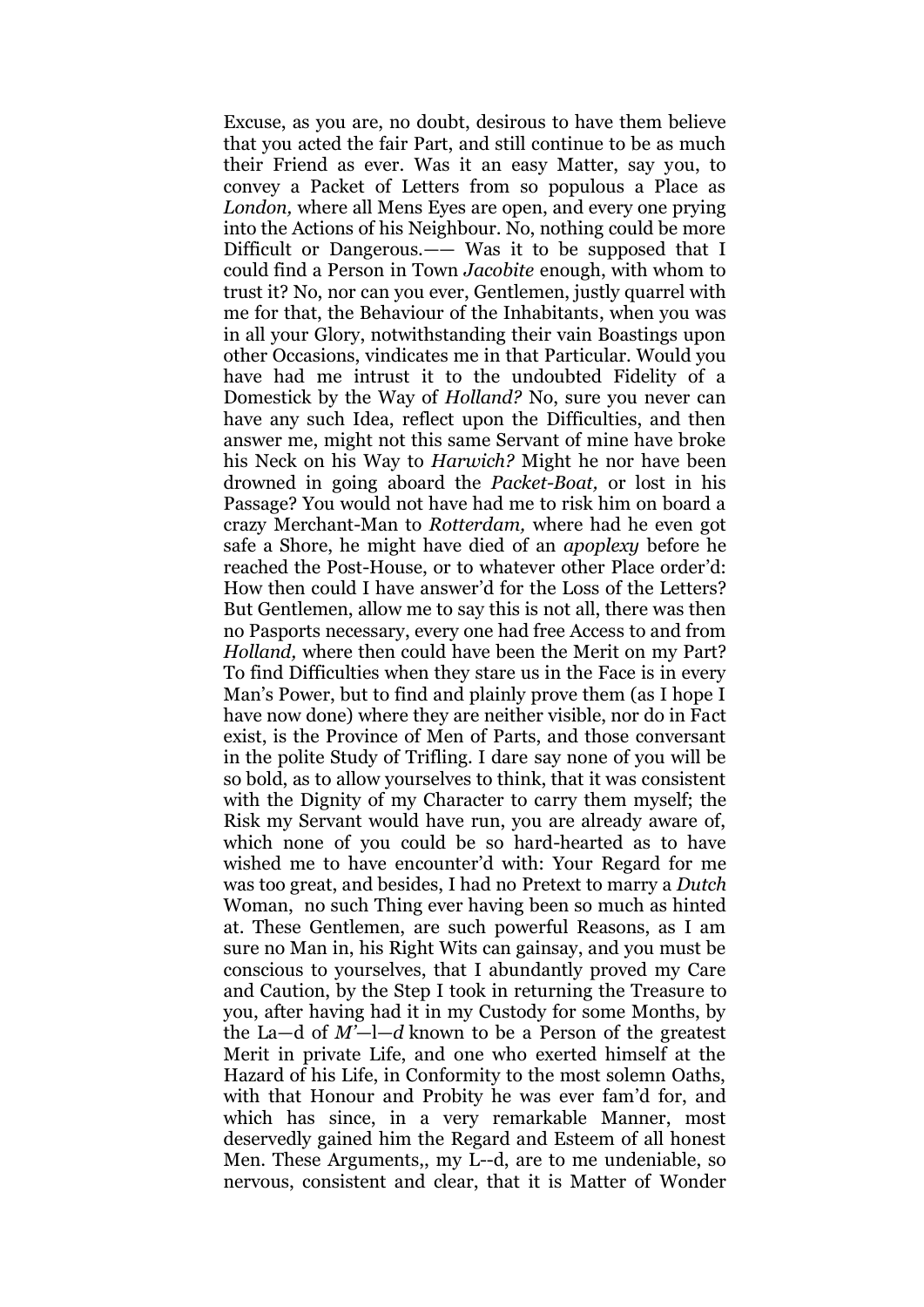how any one can remain dissatisfied; but such is the Fate of all sublunary Things, that they are often, if not always, judged of by Prejudice and Passion: And alas! Could I but express how much I regret it, these very People are deaf to all your L—d--p can say upon that Head, which is undoubtedly one of the greatest Misfortunes that could have befallen our Country. What a Happiness would it have been to these Nations, that a Person of such exquisite Accomplishments should still have continued at the Head of the dying Remains of the Jacobite Party, is a Thing too plain to admit of a Doubt. Your L—d—p, I hope, nevertheless won't be overmuch cast down, Time is a violent Destroyer, and I won't allow myself to despair of seeing you again one Day, the sole Director and Confounder, of all their Plots, if they should ever so able to form any in Time coming.

I shall now leave it to the World to judge of the Address with which your L—d—p acted, till you had returned the Packet you was charged with, which you took Care to keep so long as to prevent its being sent in Time by any other Conveyance; not forgetting that from this Date, you was too wife ever to let them have any of your News, in which you acted up to the Character you have justly gained from all *Men* of Understanding, and hugg'd yourself in the Expectation of an Infinity of Confusion, without being obliged to bear a Part.

I shall now beg Leave to take a short View of your Conduct, from the Time that the young Chevalier landed in *S—tl*—*d*, till your Confinement in the T---r, and don't doubt of showing that you still acted upon the same honest and laudable Plan. So soon as the Accounts came to Town, your L—d—p, no doubt, considered what might be the most prudent Step for you to take, and proved as fortunate in that Determination, as in any other. You at first pretended not to believe it, said the Thing was so ridiculous in itself, that it did not deserve the least Credit; that tho' you knew the *Jacobites*  to be a Parcel of rash, weak, inconsiderate People, it was nevertheless Folly to suppose that they were so entirely void of common Sense, as to attempt an Enterprise wherein there was not the smallest Probability or Shew of Success. Unhappy People! Little did they imagine that the very Man they had employed in their Service, should by his daily, nay, hourly Discourse, take the most effectual Method to discourage those who were inclined to assist them. When the Affair became unquestionable, you then judged it necessary to laugh a *gorge deployer,* with a good God, is it possible? Well, I have known many of them, and they very shallow ones, but I could never have allowed myself to think that such a Frenzy would, have seiz'd them. What can they propose to themselves? Do they vainly dream that the very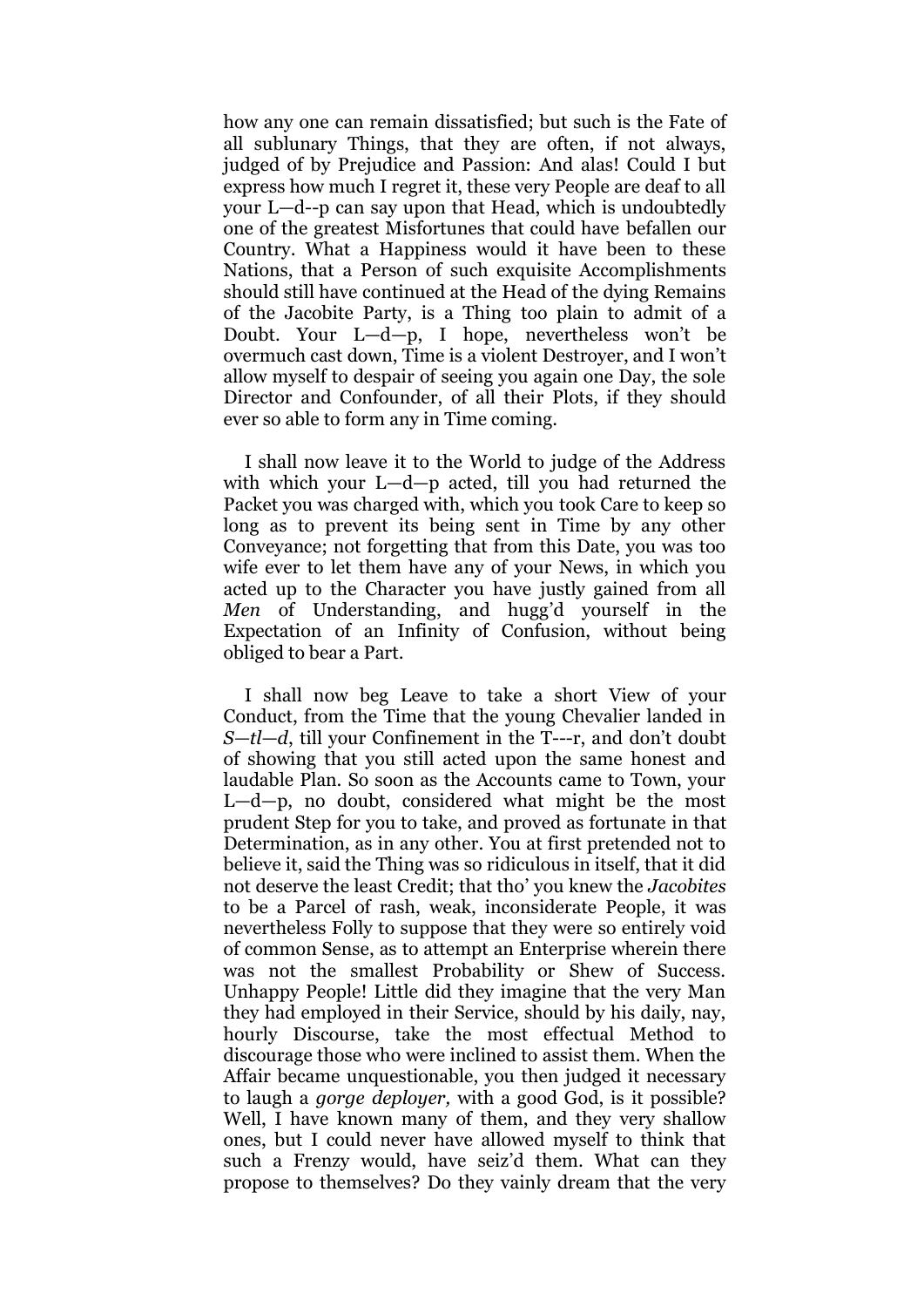Name of their Prince will strike a Terror, and damp the Spirits of a whole Nation? Or are they weak enough to depend upon *French* Succours? If they do, which is the most probable Reason for their being so allert, I am sure they will be heartily disappointed; the *French* know their Interest too well ever to set one of that Family upon the Throne of G—*t B*--*n.* True it is, they may assist them a little, and thereby make a Diversion in their own Favours, but never will render them the Service they hope for. This was your Conversation to the Publick, to yourself you talk'd in a more feeling Stile: They were generous enough to rely upon what you engag'd to do for them here in *En—g—d,* you determined to deceive them, what inward Joy, what innate Satisfaction did you find in being snug and safe? They expected, that in Consequence of repeated Engagements, you would have join'd them; they were enterprizing themselves, and therefore did not apprehend any Difficulty in the Journey, which you knew full better than they, but beg'd Leave to lay hold on any Pretext however frivolous. It would not have been so easy for you, in that Case, to have persuaded the Government of the Part you had acted, and how much you had confounded and neglected their Affairs; which might have cost you your Head, had you escaped a random Shot in the Field, but to you a Certainty seemed best, and how happy to sleep in a soft Bed with a whole Skin. You had still another Reason, and that an unanswerable one, nothing would have been more ridiculous in you, than publickly to show your own Want of Courage, you knew it was suspected by many, but the Blame would have been yours alone, had you put yourself in the Way of declaring it to the World. Your Determinations were certainly extremely just in every Particular; for, as by your Proceedings, it was plain that you intended nothing less than the Ruin of the Party, it would have been inconsistent in you not to have made it your Business to vilify them, and lessen the World's Opinion of their Understanding and Abilities, as much as in you lay; and in this, to do you Justice, you performed your Part in all Companies, and to such a Degree, that few so much as suspected that the E—l of *T—q—r* had ever been in the least concern'd, nor indeed could not well be imagined, that any Man who had been at at all employed, much less a Person deeply defied, would have been running about to all publick Diversions, passing the Time in low insignificant Chit Chat, and sneering Reflections, upon a Sett of Men, to whom he had bound himself by all the sacred Ties of Honour, Oaths, and Imprecations; While these very Men, in Compliance with these Ties, were undergoing all the Hardships of a rigorous Season, and other Dangers of the Field. Whilst the Chevalier was on his March into E—g—d, which fill'd every body with Conjectures of what might be his View, and by whom he could here expect to be join'd. An old Friend and I, amongst other Things were endeavouring to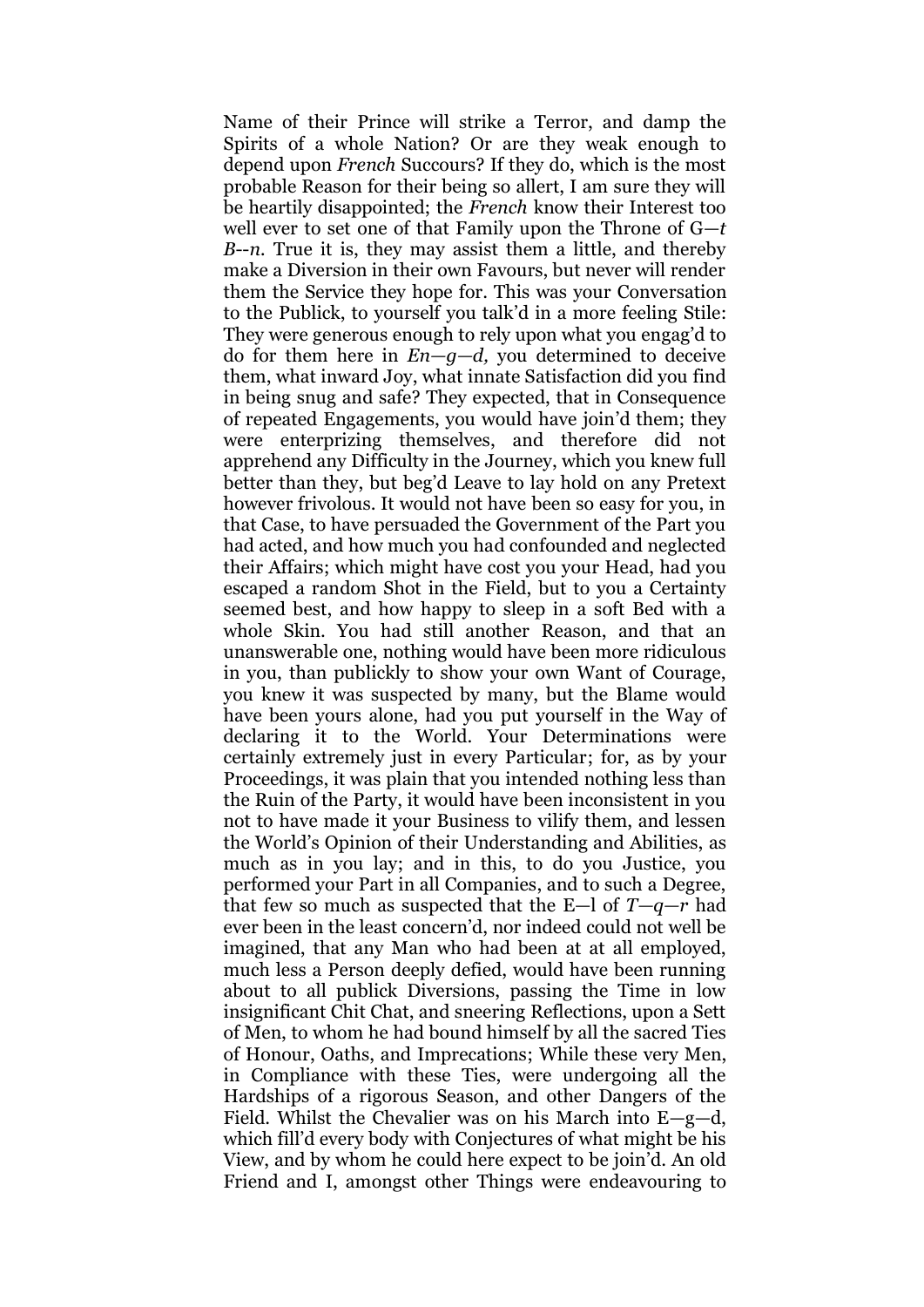recollect what *S—ts* People were then in Town, who might be employed as his Emissaries. I ignorant of your L—d—p's many Virtues, readily anfwered, why, there is the E—l of *T q—r*, a C—th—ck L—d, he is probably a tampering, I am surprized he is not secured: No, no, says my old Friend, you quite mistake your Man, there is never a one in the three K gd—ms, who ridicules his Countrymen more than he. I at first could not agree with him, as I knew the *S—ts to* be generally very national, and tho' almost all of them that I had Occasion to converse with, declared their Dislike to the Rebellion, yet, nevertheless they could not suffer any Reflections against the Particulars concerned, which made me believe it might be owing to his innate good Temper, void of Suspicion, and loath to imagine that any besides those really in Arms, wished so much Hurt to their Country. This still induced me to urge that my Conjecture might not be without Foundation. No, said he, allow me to assure you of the contrary, I have had the Honour to be frequently in Company with that N—ble L—d, and ever heard him ridicule the Undertaking with all the Warmth imaginable; nay, he seemed to take the utmost Pains to render some of their principal Men despicable in the Eyes of those who I knew to be disaffected; and described them after this Manner. For Example, a good natur'd Man, but led away by every one who had a little more to say than himself. A second, had seemingly personal Courage, but no Brains. A third, so full of himself, that nothing would please him, if not done according to his Advice. A fourth, wise and dictatorial, but at Bottom a very Fool; and so mentioned several, which which tho' it convinced me that there was no Reason to suspect him, yet I had Occasion some Nights ago to be thoroughly satisfied of his Sincerity. While in Company with some Ladies, in comes his L—d—p in a mighty Hurry, and trembling of Cold, runs up to the Fire, rubbing his Hands, and with a prodigious Sneer, I think, says he, I see the poor Duke of *Perth,* and his Prince a wrestling through the Snow, all wrapped up in Furr. Poor Devil, continues he, he is a weak puny Creature, this will certainly be the Death of him; then laughs again, turns himself to the Fire, rubs his Hands, with a Gad I think it is better being here, pray Ladies what think you? I own I was quite pleased to hear him, but at the same Time could observe, it was not the same with every one in Company; amongst others, a young Lady replies with a good deal of Fire, Yes my L—d, I allow it is very severe Weather, but can see no Reason for sneering at the Persons you now mention.—The P—ce, by all we can learn, is very capable of enduring cold without the Help of Furr, and the Duke of *Perth, tho' not robust, ought not to be laugh'd at for acting* up to the Principles he always professed; did every one my L—d act as fair and as honourable a Part, there would be more Company in the *North.* Pray Madam, replies he, don't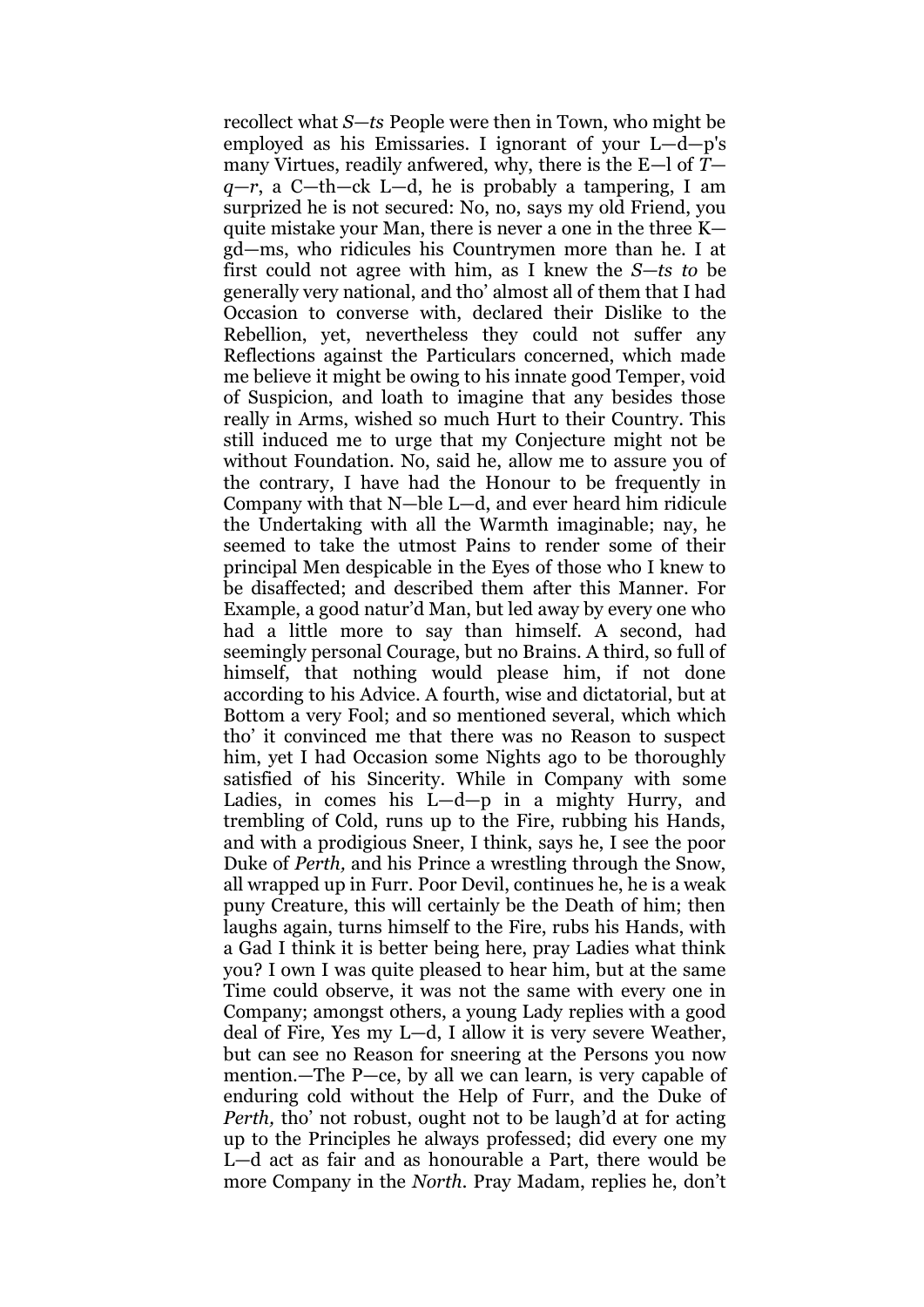be offended, I hope you are too wise to be a *Jacobite,* but let me tell you, they have got so much Cold to struggle with, that they won't get into the warm Quarters they aim at—Then looked at me and laugh'd heartily.

At the same Time the good old Man was imitating your L d—p's pretty tittering Laugh, a Gentleman quite a Stranger to me, but who had got Business with my Friend come in. Hey day says he, how comes all this Mirth, the World in general seem to wear heavy Countenances, and you full of Laughter, sure you are not unconcerned at our impending Danger: Then turning to me he says, Sir, you'll, excuse my abrupt Manner of coming into your Company, but I could not help being astonished to hear my old Friend so merry at such a Juncture, for I know Nobody loves their Country better*—* Come old Gentleman, do for once tell me the Cause of your Mirth? Are the Rebels sent back to their Hills, or what is the Matter? Why faith, answers the old Man, you have not quite guess'd it, but sure enough the Rebellion was the Subject of our Laughter. Strange indeed says t'other, the Rebellion a Joke, I would to God I could say so, but I wish it may not prove otherwise, there has already been a good deal of Blood shed, and I am afraid there must be more before an End is put to it: These People seem to carry every thing before them, and I fear they have got too many Well-wishers amongst us. Why says the old Man, to satisfy you, that it was not the Rebellion in particular that I was diverting myself with, I shall explain to you the Matter, by telling you what past, and so continued to repeat his Story, whilst the other, I could observe, smiled, but with an Air of Scorn and Disdain, and so soon as my old Friend had made an End, he answer'd, I have heard your Story with Patience, tho' it is nothing new to me, having frequently had Occasion to be Witness to that Creature's dirty Way of talking, When I heard him use the Words Creature, and Dirty, good God thought I, where will this end, here is surely the most inconsistent Fellow I ever met with in all my Life, he seems anxious, and frightned to a Degree, about the Consequences of the Rebellion, and yet speaks with so much Contempt of a Person who favours his Party. Why Sir, me thinks said I, you have not that Regard for the L—d we were talking of, that your Attachment to the Government naturally claims from you. No Sir, says he, I never can regard a Man who acts a double Part; I have known the Person (now the Subject of our Conversation) for some Time past, and often heard him talk, in a very opposite Stile, from what he does at present; nay, formerly when Danger was at a Distance, the Jacobite seemed so much imprinted in him, that if a Word was dropped tending to lessen the Party, he would lose his Temper; and ever since the Rebellion broke out, he has made it his Business to run about laughing, sneering, and ridiculing not only the Party in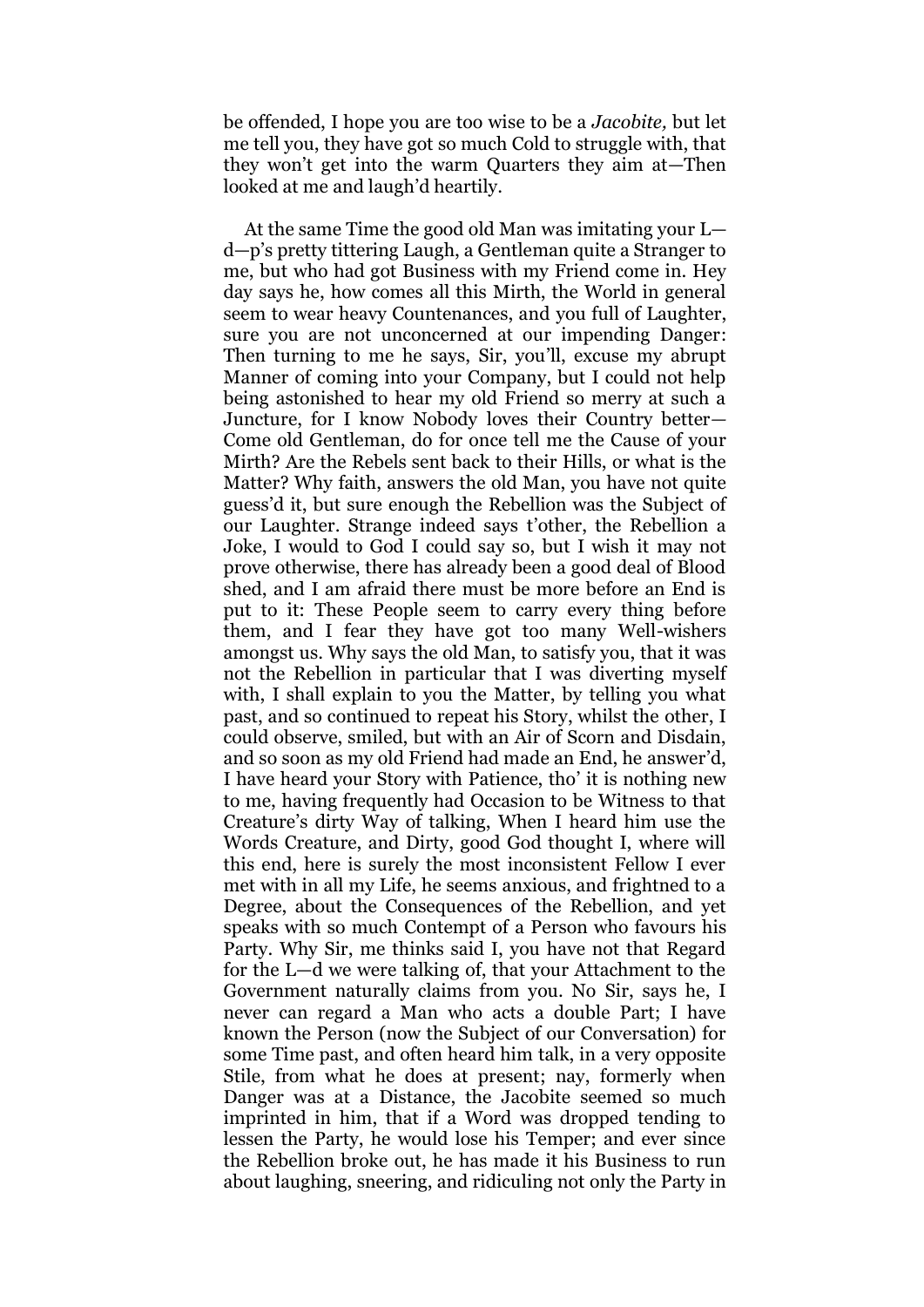general, but even traducing the Characters of the chief People concerned; what Idea can any honest Man have of one who acts a Part so contrary to his former Professions (Principles I can allow him none) the lowest possible to be sure, nor can I conceive that it proceeds from any Thing but the most abject Pusillanimity, and a Meanness of Spirit unbecoming human Nature. He may possibly imagine by his proceeding, to hood-wink the *M—st—y* and make them believe him a harmless, quiet, well disposed Person, and so let who will suffer, he is safe; but what is worse, I am very ill informed, if he is not as deeply engaged as any of those who are now actually in Arms, which, if true, spites me to such a Degree, that I shall not be sorry to see him fall the first Sacrifice.

I hope you do me the Justice to believe, that Nobody is more firmly attach'd to the present ROYAL FAMILY, than I, nor is there any one more axious to see a happy Period put to our Troubles: But I must nevertheless from my Soul abhor a double Dealer.

I should be extremely sorry to hear of Numbers joining the Rebels, for many Reasons, tho' I hope it would in the End prove of no worse Consequence, than that of puzzling us a little to distinguish whom of the Multitude were the properest Objects of Mercy, yet I cannot help having the vilest Notion of those who ever profess'd themselves Jacobites, and now don't appear like Men; especially when the Person they call their Prince, has thrown himself naked into their Arms: A good Man ought, and indeed must be of one Side or t'other, and, when Occasion offers, will bravely declare himself in Defiance of Danger; now is the Time for such who are unhappy enough to be really Jacobites to shew themselves, and however he may be who does not act the fair Part, must appear to all Men of Honour in the worst Light.

The Danger of their Unanimity is no Bugbear to me, thank God, we have a wise Prince, and a well affected Army, able at last to crush their Mob, but let none of them pretend to plead their Titles and Fortune, or even the Rashness of the Undertaking. Every Man's Life is equally dear to him, and his All, was it but a Shilling, is still his all; as to the Improbability of the Success, it never can serve for an Excuse, they must either allow that they are Jacobites or not, if they are, their Principles, together with their Prince's Call, renders their Appearance an indispensable Duty. Allow me, Gentlemen, to tell you, that I have a better Opinion of those at the Helm, than *to* imagine they can have any Regard for one who acts so double a Part. That little L—d, has, I dare say, been longer, and better known to Me, than either of you; and now not only his best Friends are quite ashamed of him,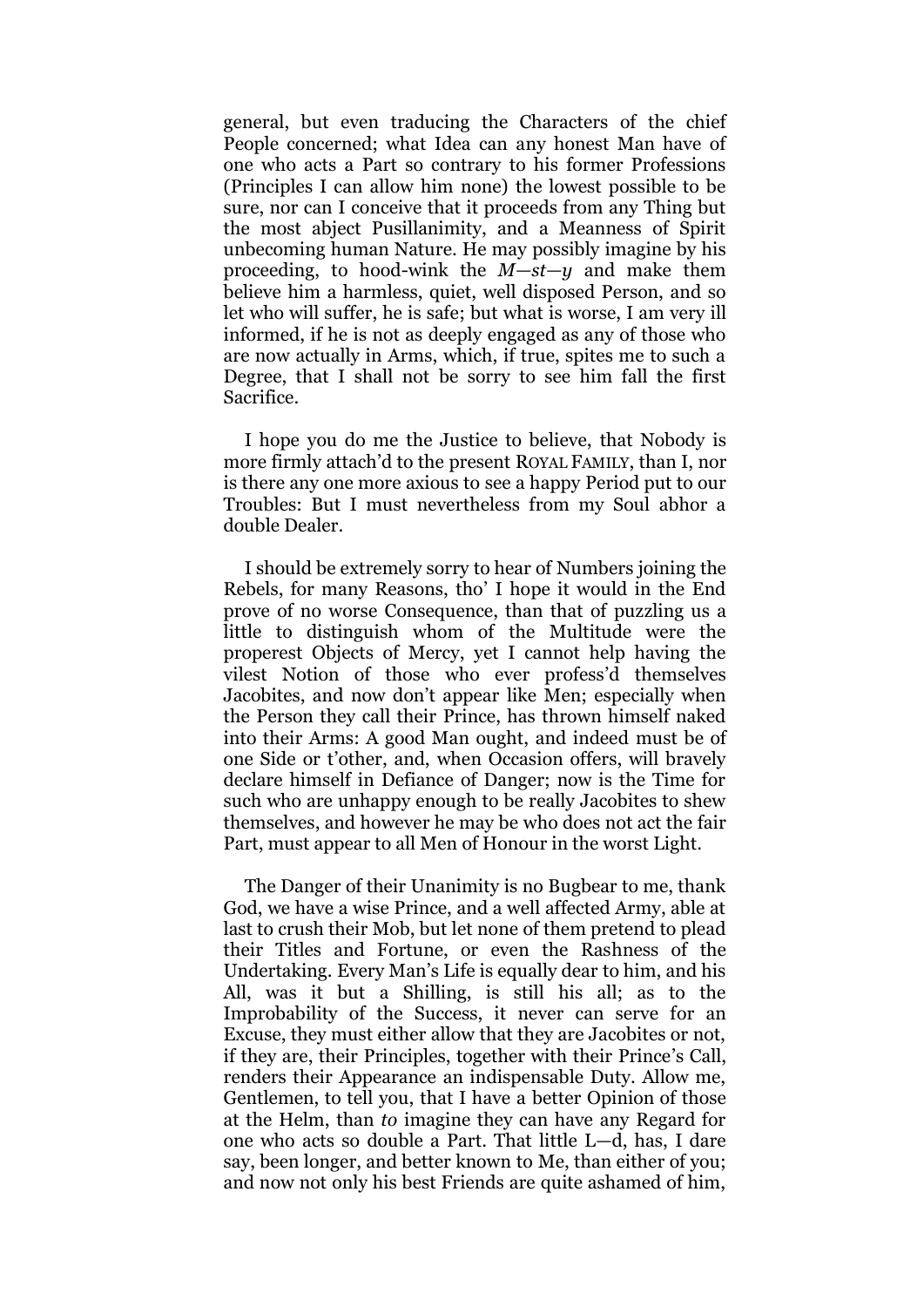but I am one of many who heartily despise and contemn him, for the low, mean-spirited, dirty Part he is playing, and believe me was there Ten thousand such as he to join the Chevalier To-morrow, I should have no more Dread of his Success than I have at present. The old Gentleman here interrupted him, by saying that he could not entirely agree with him in his Sentiments, for tho' it was true he had not known you long, yet what you said seemed to flow so much from the Heart, that he could not allow himself to doubt of your Sincerity; that you was tolerably polite, and tho' he owned you seldom spoke a Sentence to an End, yet you was sometimes intelligible. To this he replied, that what he had urged was true, but nevertheless it did not in any Degree invalidate what he alledged; and was going on with many more Reflections, when I prevented, him, by saying, that I had given great Attention to what he had been pleased to say, and hoped he would not be offended with me if I thought he reason'd more like a Jacobite than a Whig.

That granting what he had said to be true, as to your L d—p's having alter'd your Way of speaking; yet how did he know, but that your former seeming Zeal for that Party, might have proceeded from Policy as much as he would now make the World believe your present Assiduity to render them despicable did. To this he said that he was not at all angry with me for alledging that he reason'd like a Jacobite, as he presum'd I did it in Jest, but insisted that he reasoned as every honest Man ought to do, and thought he had said no more of your L—d—p than he should himself deserve; Did he not appear in Defence of the Governments was there no Army paid for its Protection? And that he had the most shocking Idea of the Procedure of several upon this Occasion, whose Way of Thinking he was no Stranger to.

As to your antient Behaviour having proceeded from Policy, as much as the present, he would not take upon himself positively to deny, yet would not admit of that as an Excuse, but wildly term'd it a Piece of premeditated Roguery, and rail'd in a violent Manner against Hypocrisy, saying, that did I insist upon that Excuse for your Conduct, which, tho' bad, was the only one that could be urged, I must, with the same Breath, pronounce you both Coward and Traitor? In short, my L—d, I found him to be one of these wrong-headed Fellows, called Men of Honour, who I well knew it was impossible to bring to Reason, and so took my Leave, determin'd to suspend my Judgment till I had informed myself more fully. Some Days after, having accidentally met with my old Friend, I enquired how long he had stay'd, and what pass'd, he told me be had sit the Evening, and that the Gentleman. I left with him continued the same Subject, when from the most convincing Proofs, which he did, not care to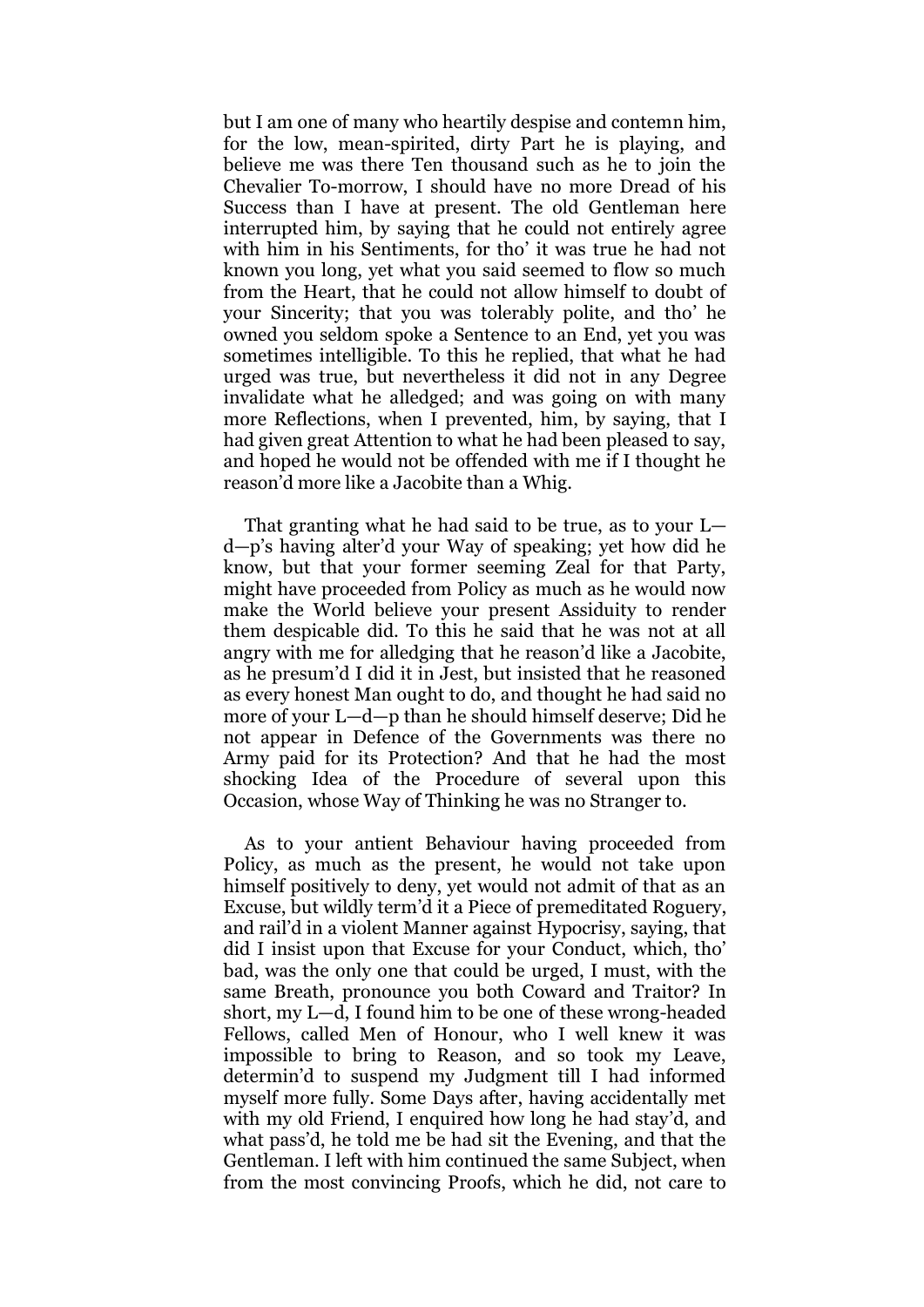adduce before me, being a Stranger, he had converted him to his own Way of Thinking, and that so thoroughly, that he was determin'd ever after to avoid you as the meanest of all Triflers. He said, he had nevertheless for his own Satisfaction made a strict Scrutiny into your Life and Conversation, which he found intirely corresponded with what had been told him; then turning very Warm, Why, says he, he is quite a low-lif'd Fellow, seldom in good Company, and could you have believed it, I am undoubtedly informed, that he spends the most of his Time with three little Trafficking P—s, *H*—*n*, *G*—*n* and *L–h*, one of them a known S—y to the G—t, and with them drinks just as much Rum Punch as he can carry home without a Chair; fie upon him, I am determined to shun him on all Occasions, he is really a Scandal to his Country, and the P—r—ge.

These Facts, together with many others of the same Nature, so positively asserted, and needless to mention here, as they would swell this Letter to a much larger Size than the Object deserves, had no farther Effect upon me, than to incline me to make an Enquiry into your Manner of Life, when nothing more trifling came in the Way; and, to do you justice, I never fail'd to find you treading in the same laudable Steps, till your Retreat into the Country: Where, far from commiserating the Misfortunes of the Poor unhappy People you had so effectually dragged on to Ruin, you amused yourself there at the Expense of the harmless Partridge, and happy in the solid Conversation of your female Friends, from an Excess of Modesty rejoiced to think, that the heroick Scene you had gone through, would never be brought to Light, nor did you so much as give one Shilling to the Support of the needy Prisoners, knowing that the smallest Shew of Assistance from you, would not be of a Piece with the rest of your Conduct. I shall now beg Leave to observe the Surprize with which everybody was struck, upon your being confin'd, for sure never was any one so justly universal. The *Jacobites* could not be persuaded, that it was for any Services you had rendered them, being conscious to themselves of your utter Neglect of their Interest; those amongst them, who were left ignorant how Affairs had been conducted, being judged incapable of forwarding the Service, cried out, That no Doubt you must have been concern'd in the underhand Part of the Scheme, but not thought of Signification enough to appear in Publick, and now discovered by Chance, Blunder, or Revenge. The Friends of the Government, on the other Hand, well acquainted with your Behaviour, whilst the Rebellion, subsisted, marvell'd to think, that a Person, who had all along seem'd their Friend, should of a sudden be turn'd so much their Enemy, as to merit Confinement. But, not to be over tedious, the Conjectures were innumerable, and all seem'd to agree in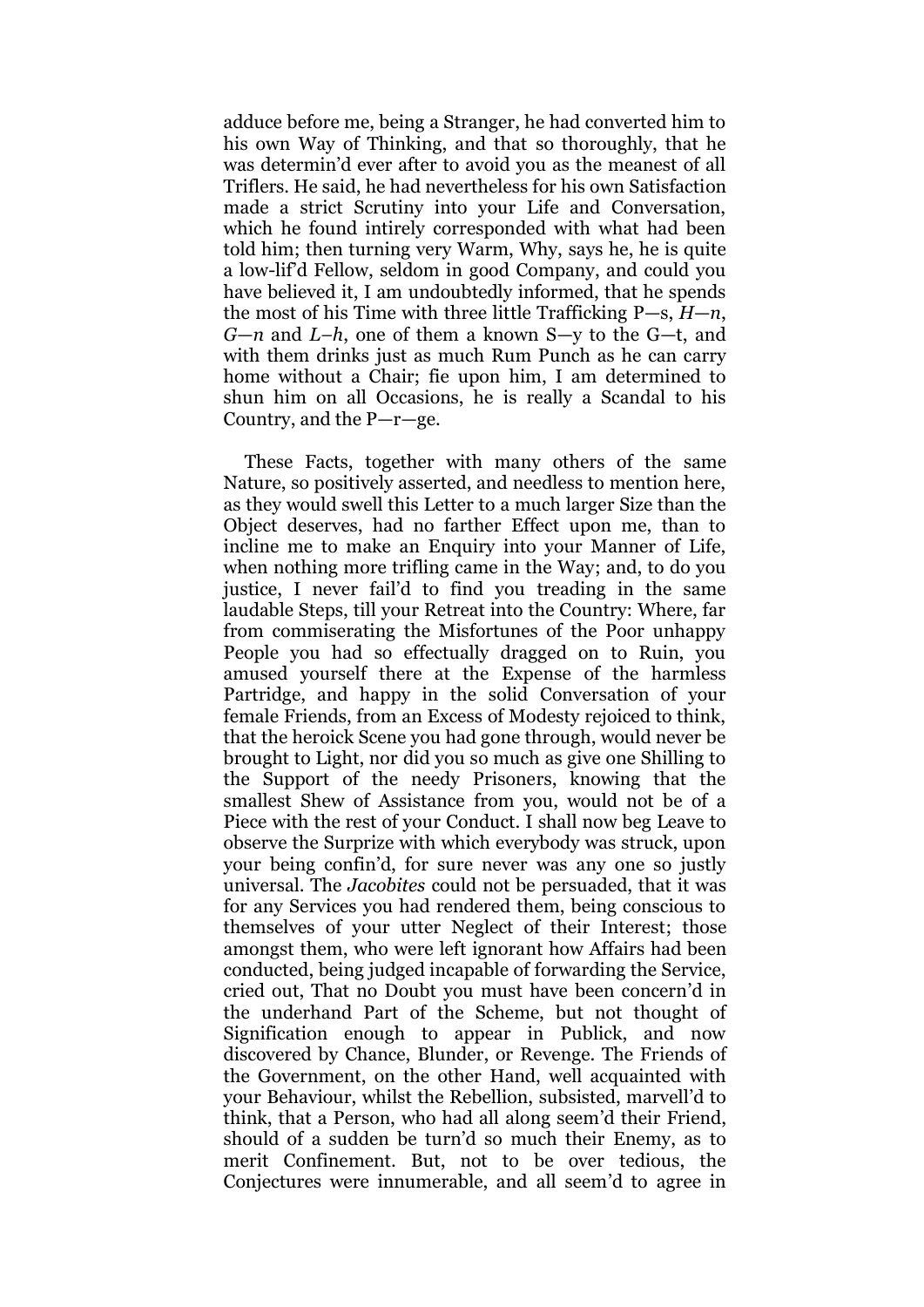this, that, had you not acted the fair Part, but studied to screen yourself, at the Expence of others, you deserved the worst Treatment; adding that was it really so, which they shrewdly suspected, the most equitable, most honourable, the justest and most generous Thing the K—g could do, was to order you, and old *L—t* (who it was well known had ever and anon acted the Traitor to both Sides) to T—rh—ll Hand in Hand, and dismiss the rest to reap the Benefit of their Folly. Your L—d—p may easily be persuaded, that their various Reasonings afforded me a large Field for Amusement, for from all that I had learn'd of your Proceedings, I could safely conclude, that you had been pursuing the very Game I conjectur'd to my old Friend the Winter before; and could, without any Difficulty, allow myself to form two very plausable Reasons for your being taken into Custody; either that it proceeded from some Blunder in your Political Management, or that, as it was found necessary, to bring the Affair to Light, you was locked up in the *T—r*, to save your Credit with the other Party;—but the World was not long at a Loss to know the Cause, for so soon as you were carried a second Time to the *C—kp—t,* and and there examined, it became universally known, that you had been deeply engaged, and that the Ruin of the *Jacobite*  Party was chiefly owing to your superior Address and good Management, conjunctly with some other of their pretended Friends; and tho' the M—y were seemingly determined to punish you, yet they were too sensible of the manly Part you had acted, to mean you any real Harm. This together with the heroick Tears you are said to have shed, attracted their utmost Compassion, and great Pity would it have been, had they not proved sensible, how much you merited at their Hands, for having so effectually contributed to the sudden Destruction of their Enemies.

I shall now, in as few Words as possible, endeavour to show how lucky it was that your Countrymen made Choice of a Person so proper, in every Shape, for thwarting and disappointing their Measures. The formidable Figure the Rebels made, notwithstanding all the Difficulties they labour'd under, is obvious to every Body, and demonstrates what they might have done, had their Affairs been managed as much for their Interest, as they in vain expected, from your L—d—p. The Assistance, they rely'd upon, from their imaginary Friends in *E—g—d,* was no doubt considerable, in Proportion to their adventerous March so far into the Country; but how shocking a Disappointment must they have met with, when in Lieu of the E—l of *T—q—*r, &c. at the Head of a numerous Body of brave Fellows, they were join'd by a Handful only, and those neither Men of Interest nor Estates. Had they employ'd a Person less skill'd, in the admirable Art of fiddle faddle, one cannot say how far their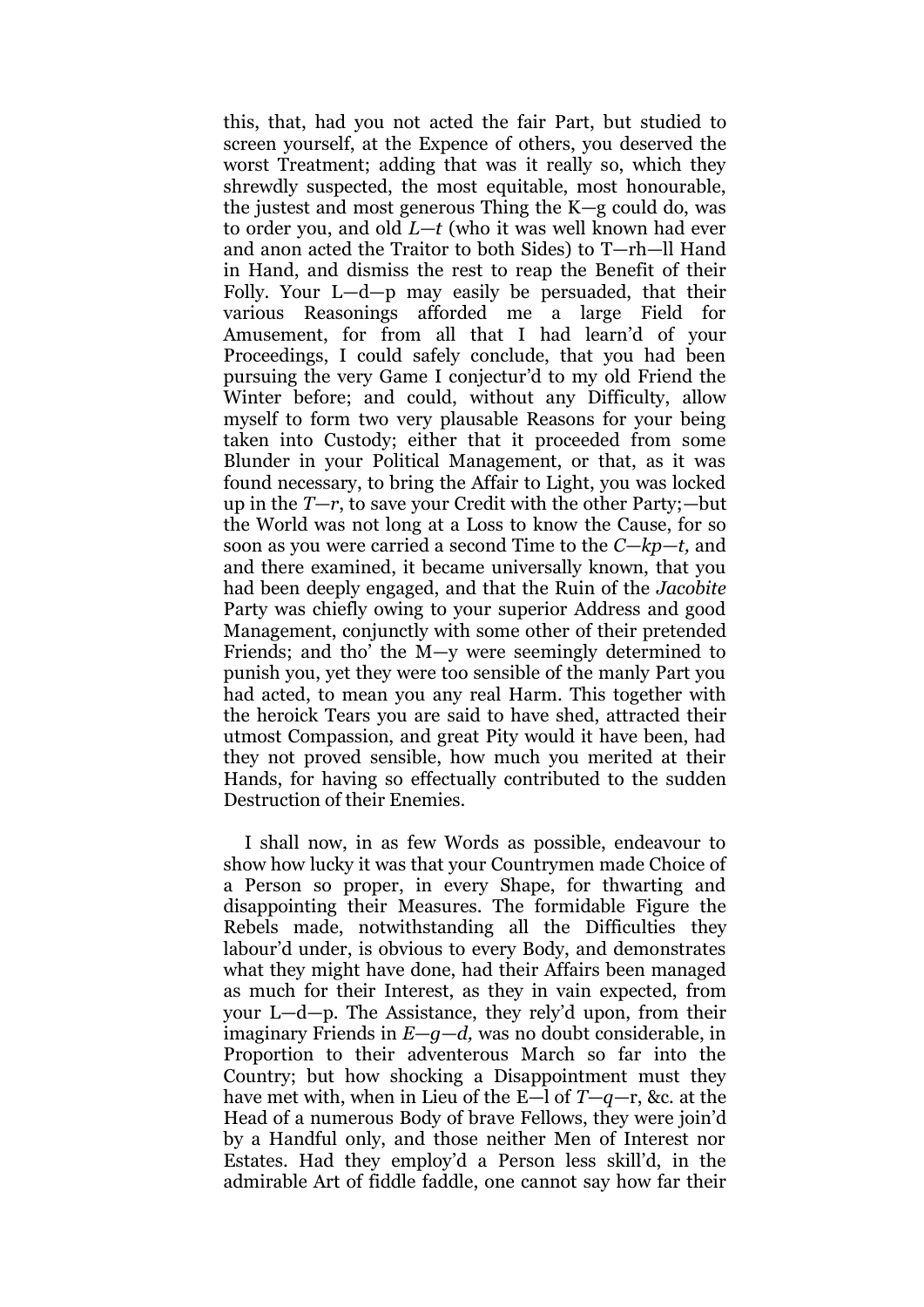reputed Friends here, might have been persuaded, to have done something more than drinking of Healths, and writing Ballads, which has been hitherto their *ne plus ultra*; but your L—d—p's being thoroughly Master of that exquisite Science, from which nothing substantial ever flow'd, effectually blasted all their Hopes.

Upon the Whole, that I may have the Pleasure to clear your L—d—p, of the many hard Names given you by your old Friends the *Jacobites,* such as, Coward, Traitor, base and mean-spirited Trifler, &c. having a very singular Regard for the Preservation of your Character, and the Honour of your Family; I shall with all the Brevity the Subject will allow of, make it my Business to prove, that you have demean'd yourself entirely consistent with the Custom of your Predecessors, as you had plainly and positively promised, upon your leaving *S*—*tl—d*; and if they were afterwards disappointed, it was owing to their own Want of Judgment, not to any thing inconsistent with what all Men of Sense, would have expected from you; The Annals of the *S*—*ts*  History are full of the worldly Wisdom of your great Grandfather, who tho' Treasurer, a Post of the highest Trust in the Power of his Master to bestow, and which naturally called for the greatest Fidelity and Attachment to his Interest, yet he being possess'd of an Abundance of that Political Genius, whigh your L—d—p has lately display'd so much to your Honour, wisely ruined his Master's Affairs, by encouraging the younger Bishops, to insist upon introducing the Service Book, contrary to the Inclinations of the Majority of the People, and a numerous Nobility, at the same Time pretending to be in the Interest of the elder, and more considerate Part of the Clergy, who declared against any Innovations, as the most probable Means to prevent Trouble in the Country, the Minds of the People being then a good deal sour'd by Faction. He by Means of working with both Hands, got himself named to go to Court, there to represent the State of Affairs to his Majesty, where, in Place of laying open the Difficulties that attended the Design, he, contrary to his Promise, confidently engaged, upon his Life and Honour, to introduce the new Form of Worship, tho' conscious to himself of the many bad Consequences that must follow. Not long after this, when a Proclamation was issued by the King, requiring and commanding the Mutineers (who deceitfully term'd themselves Supplicants) to retire from the City of *Edinburgh,* where they were caballing together, and sowing the Seeds, or I ought rather to say, raising the Flames of the most attrocious, truly unnatural, unjust and fatal Rebellion, (both during its Existence and in its Consequences) that ever yet happened in these Kingdoms, he was so far from enforcing the Order, which probably would have prevented the Misery and Destruction that ensued, that he effectually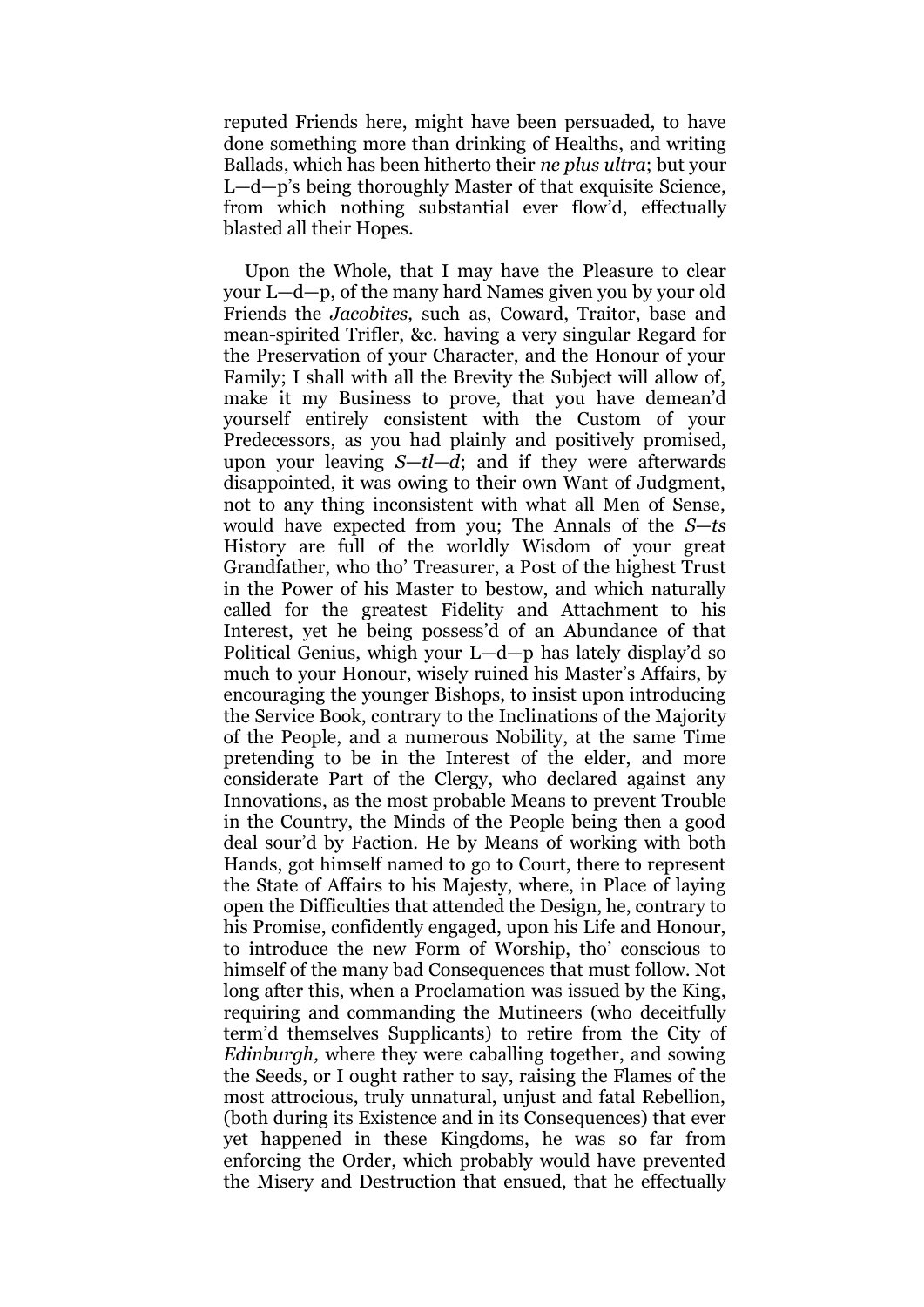procur'd their Stay, by assuring the Heads of the Party, that they might assure the Publick, they should not be molested, knowing that the scurrilous Libels and Admonitions, they traiterously penned within Doors, and dispersed abroad by their inferior Agents, would have much the same Effect with their open and uncontrouled Railings.

At no great Distance of Time, we find him more openly machinating the Overthrow of the Established Church, but with so much Art, as to prevail a second Time to be sent to Court, where, from the Credit he had unhappily acquired, he was enabled to ripen his dev'lish Purpose, to the Ruin of his King and Country. He had no sooner returned, than he demonstrated his Fidelity to his reforming Friends, by informing them of the Instructions he had received, which he not only delayed putting in Execution as ordered, but enabled them to draw up a Protest against the Proclamation he was charged with; and after a private Conference with the Lords *Home* and *Lindsay,* two of the leading Men amongst the Covenanters, he went to *Stirling,* (giving them Time to get there before him to prepare the Mob) where the Day following, upon the King's Proclamation being read, they took their poisonous Protest according to Agreement. As if these underhand Dealings had not been sufficient, we find him soon after wilfully neglecting to provide the Castle of *Edinburgh,* then destitute both of Men and Stores, whereby it fell a Prey to the Rebels, and like a Coward and a Traitor delivering up his own Garrison at *Dalkeith,* then full of Stores, which had been sent from *E—gl—d* on Purpose to furnish the several Forts in *S—t—d.*

A very worthy, pious, and unquestionable Author, treating of these unhappy Times, says; Notwithstanding that *Sir John Hay* Clerk-register, with President *Spotiswood,* and many others of the first Rank, accused him to the King as a Traitor, yet his Majesty's unexemplary Humanity and Good-nature, would not allow him to have him try'd; to the unexpressible Grief of all who were Loyal, and to the Encouragement of Rogues and Traitors. .But as I don't intend to write this famous Man's History, shall only observe one other Particular. With the same Hypocrisy, which had served him to effect his former pernicious Schemes, he adventur'd to that ever memorable Patriot the Marquis of *Montrose,* a little before the fatal Battle of *Philiphaugh,* where he made all the Professions imaginable, of Loyalty and Attachment to the King's Interest, promising the most distinct and punctual Intelligence, of General *Lesly's* Motions, and as a Pledge of his Sincerity, sent his Own SON L—d *L*—*t—n* to join him, whose Principles he, had taken singular Care of, *Montrose*  being in that unhappy Situation, which sometimes leads Men to trust, and believe in such as his L—d—p, but never allows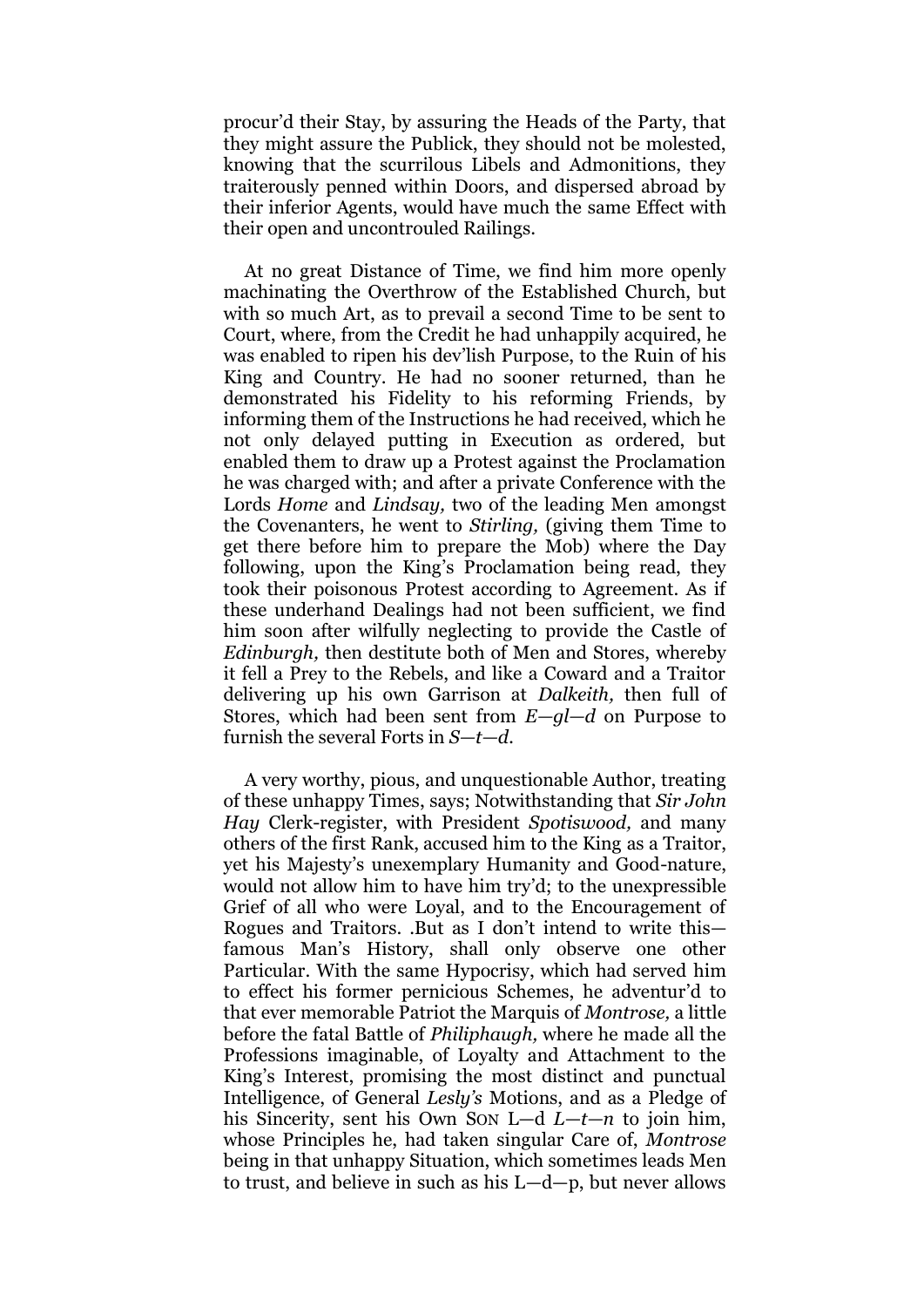of their disgusting any one, gave too much Ear to his Promises, and unwarily depended upon the Intelligence he had so earnestly offered. His Lordship had no sooner gained *Montrose's* Confidence, than he sent to acquaint *Leslie* of his Numbers and Situation; who immediately changed his Rout from theNorth, where he then was directing his March, and fell upon the Marquis, weak and unguarded, trusting to his back Friend, the late Treasurer, who the Night before, sent Orders to his Son, to withdraw with his Troop, which he perform'd with so much Courage and Conduct, as neither to acquaint his General with his Retreat, nor even to be missed, till the Beginning of the Action.

Upon the whole of your renowned great Grand-father's policy, tho' it not only conduced to the Ruin of the best of Kings, but unexpectedly brought on his own, he was nevertheless happy to think, that he had so meritoriously assisted his covenanted Friends. Great Pity it was that a Nobleman of so much Disinteredness, should have been deserted by the World, and his own Son, to such a Degree, as to be left to die in the Fields, for Want of the common Necessaries of Life; in the Heart of his own Estate, and under the Eyes of his own Tenants: But they, a Pareel of unthinking Creatures, alledged he had been a violent Oppressor, as if that was a Reason for them, quietly to see him the reap the Fruits of his Treachery. Hard Fate! when his Services to his Master's Enemies claimed for him a Reward of a more *exalted* Nature.

His Son was too good a Man, not to act up to the Principles he had been carefully taught, and played the double Part with Address sufficient to save himself. By starving his Father, as a pretended Punishment for betraying the King, he gained, if not the Favour, at least a Kind of Indulgence from the Loyalists, without thereby hurting himself in the Eyes of the Republicans, who, in Consideration of his Father's Services, could not, with any tolerable Grace distress him; by which Means he warily avoided running any Risks with either Side.

Your L—d—p's worthy Father would have been as famous as any of his Predecessors, had not his superior Dulness rendered him less bustling; yet so far as it came in his Way, I he did not fail to follow their Example. He had the Honour to be sprung from the House of *Stewart,* and like most of those in the same Situation, made it his Study to thwart every Thing tending to their Interest, in Return for the many Obligations he owed them, Honours, Estate, and even Being. It was lucky that Fortune was so generous as only once to put it in his Power, for then he did not swerve from the Family Rules, and that so lately as not to be out of your own